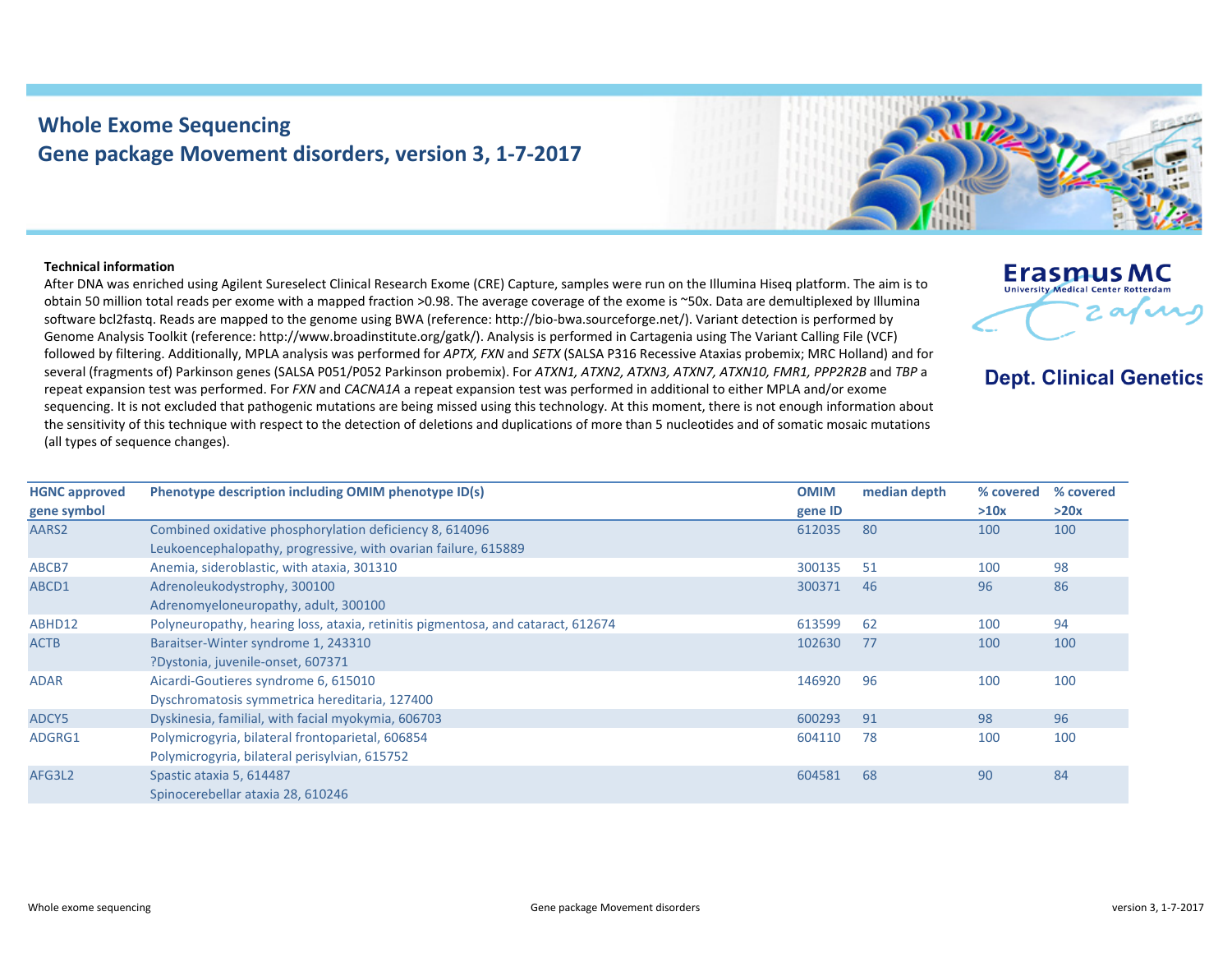| <b>HGNC approved</b> | Phenotype description including OMIM phenotype ID(s)                     | <b>OMIM</b> | median depth | % covered | % covered |
|----------------------|--------------------------------------------------------------------------|-------------|--------------|-----------|-----------|
| gene symbol          |                                                                          | gene ID     |              | >10x      | >20x      |
| ALDH18A1             | Cutis laxa 3, 616603                                                     | 138250      | 82           | 100       | 99        |
|                      | Cutis laxa, type IIIA, 219150                                            |             |              |           |           |
|                      | Spastic paraplegia 9A, 601162                                            |             |              |           |           |
|                      | Spastic paraplegia 9B, 616586                                            |             |              |           |           |
| ALDH3A2              | Sjogren-Larsson syndrome, 270200                                         | 609523      | 91           | 100       | 100       |
| ALDH5A1              | Succinic semialdehyde dehydrogenase deficiency, 271980                   | 610045      | 61           | 97        | 87        |
| ALS <sub>2</sub>     | Amyotrophic lateral sclerosis 2, juvenile, 205100                        | 606352      | 77           | 100       | 98        |
|                      | Primary lateral sclerosis, juvenile, 606353                              |             |              |           |           |
|                      | Spastic paralysis, infantile onset ascending, 607225                     |             |              |           |           |
| <b>ANO10</b>         | Spinocerebellar ataxia 10, 613728                                        | 613726      | 73           | 100       | 100       |
| ANO3                 | Dystonia 24, 615034                                                      | 610110      | 68           | 100       | 97        |
| AP4B1                | Spastic paraplegia 47, 614066                                            | 607245      | 83           | 100       | 100       |
| AP4E1                | Spastic paraplegia 51, 613744                                            | 607244      | 61           | 100       | 98        |
|                      | Stuttering, familial persistent, 1, 184450                               |             |              |           |           |
| AP4M1                | Spastic paraplegia 50, 612936                                            | 602296      | 75           | 100       | 100       |
| AP4S1                | Spastic paraplegia 52, 614067                                            | 607243      | 40           | 97        | 85        |
| AP5Z1                | Spastic paraplegia 48, 613647                                            | 613653      | 69           | 100       | 99        |
| <b>APTX</b>          | Ataxia, early-onset, with oculomotor apraxia and hypoalbuminemia, 208920 | 606350      | 86           | 100       | 98        |
| ARG1                 | Argininemia, 207800                                                      | 608313      | 71           | 100       | 100       |
| <b>ARSA</b>          | Metachromatic leukodystrophy, 250100                                     | 607574      | 79           | 100       | 100       |
| <b>ARX</b>           | Epileptic encephalopathy, early infantile, 1, 308350                     | 300382      | 24           | 84        | 61        |
|                      | Hydranencephaly with abnormal genitalia, 300215                          |             |              |           |           |
|                      | Lissencephaly 2, 300215                                                  |             |              |           |           |
|                      | Mental retardation 29 and others, 300419                                 |             |              |           |           |
|                      | Partington syndrome, 309510                                              |             |              |           |           |
|                      | Proud syndrome, 300004                                                   |             |              |           |           |
| <b>ASPA</b>          | Canavan disease, 271900                                                  | 608034      | 85           | 100       | 97        |
| <b>ATCAY</b>         | Ataxia, cerebellar, Cayman type, 601238                                  | 608179      | 99           | 100       | 100       |
| ATL1                 | Neuropathy, hereditary sensory, type ID, 613708                          | 606439      | 68           | 100       | 100       |
|                      | Spastic paraplegia 3A, 182600                                            |             |              |           |           |
| ATM                  | Ataxia-telangiectasia, 208900                                            | 607585      | 64           | 100       | 97        |
|                      | {Breast cancer, susceptibility to}, 114480                               |             |              |           |           |
|                      | Lymphoma, B-cell non-Hodgkin, somatic                                    |             |              |           |           |
|                      | Lymphoma, mantle cell, somatic                                           |             |              |           |           |
|                      | T-cell prolymphocytic leukemia, somatic                                  |             |              |           |           |
| <b>ATP13A2</b>       | Kufor-Rakeb syndrome, 606693                                             | 610513      | 67           | 100       | 99        |
|                      | Spastic paraplegia 78, 617225                                            |             |              |           |           |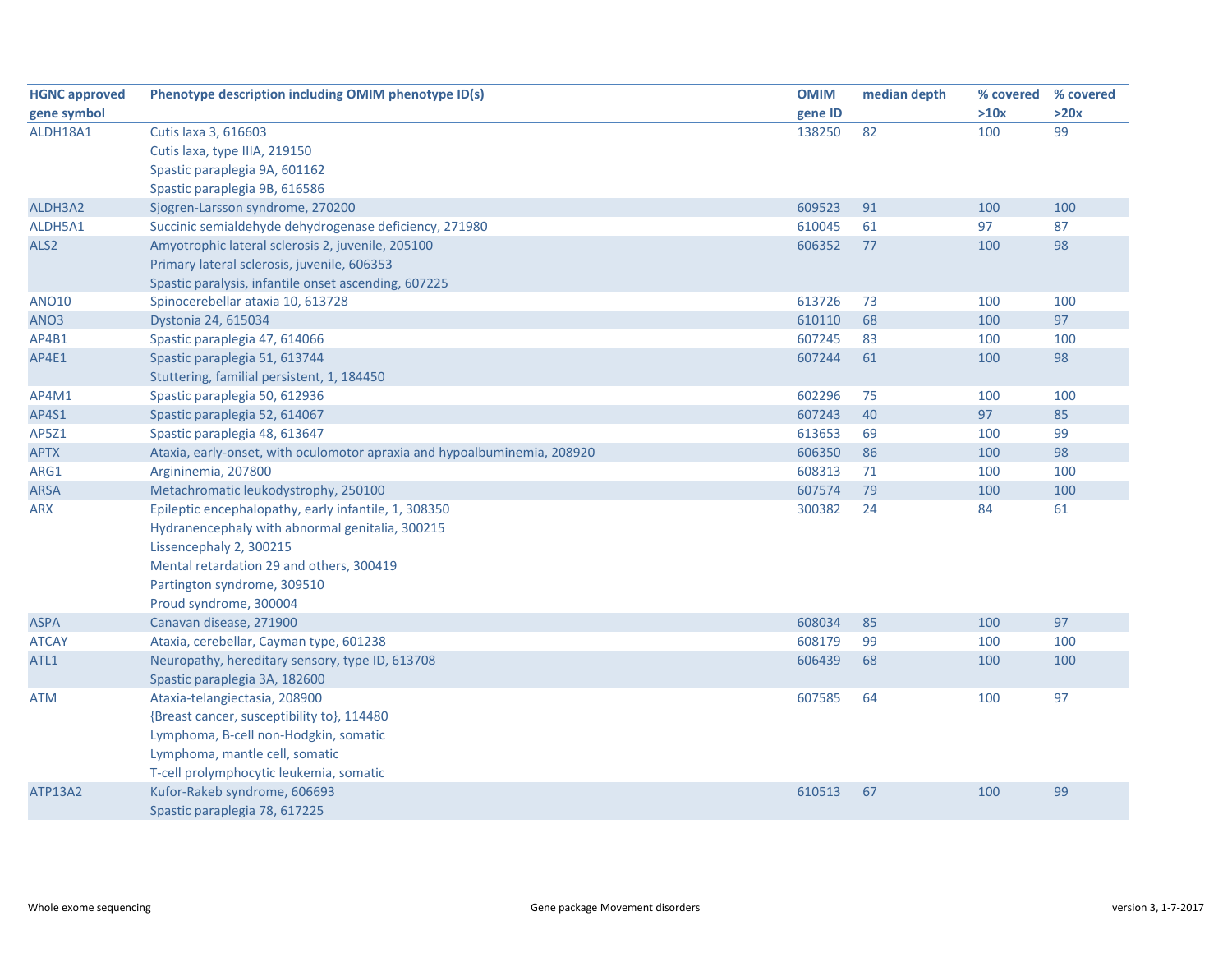| <b>HGNC approved</b> | Phenotype description including OMIM phenotype ID(s)                                      | <b>OMIM</b> | median depth                       | % covered                          | % covered |  |
|----------------------|-------------------------------------------------------------------------------------------|-------------|------------------------------------|------------------------------------|-----------|--|
| gene symbol          |                                                                                           | gene ID     |                                    | >10x                               | >20x      |  |
| ATP1A2               | Alternating hemiplegia of childhood, 104290                                               | 182340      | 109                                | 100                                | 100       |  |
|                      | Migraine, familial basilar, 602481                                                        |             |                                    |                                    |           |  |
|                      | Migraine, familial hemiplegic, 2, 602481                                                  |             |                                    |                                    |           |  |
| ATP1A3               | Alternating hemiplegia of childhood 2, 614820                                             | 182350      | 96                                 | 100                                | 99        |  |
|                      | CAPOS syndrome, 601338                                                                    |             |                                    |                                    |           |  |
|                      | Dystonia-12, 128235                                                                       |             |                                    |                                    |           |  |
| ATP2B3               | ?Spinocerebellar ataxia 1, 302500                                                         | 300014      | 57                                 | 100                                | 97        |  |
| ATP6AP2              | Mental retardation, syndromic, Hedera type, 300423                                        | 300556      | 39                                 | 100                                | 90        |  |
|                      | ?Parkinsonism with spasticity, 300911                                                     |             |                                    |                                    |           |  |
| ATP7B                | Wilson disease, 277900                                                                    | 606882      | 90                                 | 100                                | 100       |  |
| ATP8A2               | ?Cerebellar ataxia, mental retardation, and dysequilibrium syndrome 4, 615268             | 605870      | 82                                 | 100                                | 98        |  |
| ATXN1                | Spinocerebellar ataxia 1, 164400                                                          | 601556      | no coverage data, repeat expansion |                                    |           |  |
| ATXN10               | Spinocerebellar ataxia 10, 603516                                                         | 611150      | no coverage data, repeat expansion |                                    |           |  |
| ATXN2                | {Amyotrophic lateral sclerosis, susceptibility to, 13}, 183090                            | 601517      | no coverage data, repeat expansion |                                    |           |  |
|                      | {Parkinson disease, late-onset, susceptibility to}, 168600                                |             |                                    |                                    |           |  |
|                      | Spinocerebellar ataxia 2, 183090                                                          |             |                                    |                                    |           |  |
| ATXN3                | Machado-Joseph disease, 109150                                                            | 607047      | no coverage data, repeat expansion |                                    |           |  |
| ATXN7                | Spinocerebellar ataxia 7, 164500                                                          | 607640      |                                    | no coverage data, repeat expansion |           |  |
| <b>AUH</b>           | 3-methylglutaconic aciduria, type I, 250950                                               | 600529      | 60                                 | 100                                | 90        |  |
| B4GALNT1             | Spastic paraplegia 26, 609195                                                             | 601873      | 86                                 | 100                                | 100       |  |
| BCAP31               | Deafness, dystonia, and cerebral hypomyelination, 300475                                  | 300398      | 22                                 | 76                                 | 46        |  |
| <b>BCKDHA</b>        | Maple syrup urine disease, type Ia, 248600                                                | 608348      | 112                                | 100                                | 99        |  |
| <b>BCKDHB</b>        | Maple syrup urine disease, type lb, 248600                                                | 248611      | 93                                 | 100                                | 92        |  |
| BCS1L                | Bjornstad syndrome, 262000                                                                | 603647      | 114                                | 100                                | 100       |  |
|                      | GRACILE syndrome, 603358                                                                  |             |                                    |                                    |           |  |
|                      | Leigh syndrome, 256000                                                                    |             |                                    |                                    |           |  |
|                      | Mitochondrial complex III deficiency, nuclear type 1, 124000                              |             |                                    |                                    |           |  |
| <b>BSCL2</b>         | Encephalopathy, progressive, with or without lipodystrophy, 615924                        | 606158      | 82                                 | 100                                | 100       |  |
|                      | Lipodystrophy, congenital generalized, type 2, 269700                                     |             |                                    |                                    |           |  |
|                      | Neuropathy, distal hereditary motor, type VA, 600794                                      |             |                                    |                                    |           |  |
|                      | Silver spastic paraplegia syndrome, 270685                                                |             |                                    |                                    |           |  |
| C12orf65             | Combined oxidative phosphorylation deficiency 7, 613559                                   | 613541      | 56                                 | 100                                | 100       |  |
|                      | Spastic paraplegia 55, 615035                                                             |             |                                    |                                    |           |  |
| C19orf12             | Neurodegeneration with brain iron accumulation 4, 614298                                  | 614297      | 71                                 | 100                                | 100       |  |
|                      | ?Spastic paraplegia 43, 615043                                                            |             |                                    |                                    |           |  |
| CA <sub>8</sub>      | Cerebellar ataxia and mental retardation with or without quadrupedal locomotion 3, 613227 | 114815      | 66                                 | 100                                | 100       |  |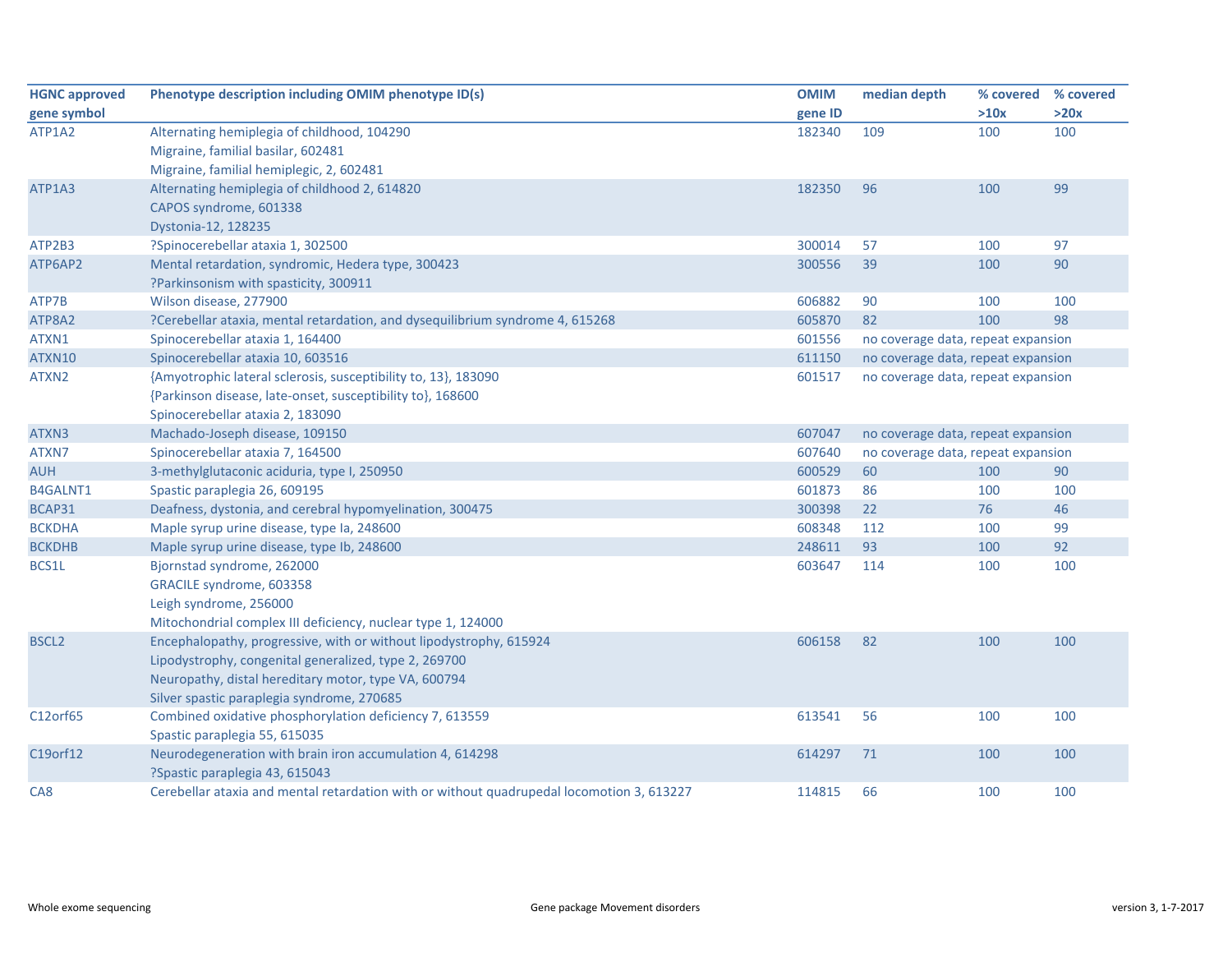| <b>HGNC approved</b> | Phenotype description including OMIM phenotype ID(s)                                       | <b>OMIM</b> | median depth |      | % covered % covered |
|----------------------|--------------------------------------------------------------------------------------------|-------------|--------------|------|---------------------|
| gene symbol          |                                                                                            | gene ID     |              | >10x | >20x                |
| CACNA1A              | Epileptic encephalopathy, early infantile, 42, 617106                                      | 601011      | 74           | 100  | 95                  |
|                      | Episodic ataxia, type 2, 108500                                                            |             |              |      |                     |
|                      | Migraine, familial hemiplegic, 1, 141500                                                   |             |              |      |                     |
|                      | Migraine, familial hemiplegic, 1, with progressive cerebellar ataxia, 141500               |             |              |      |                     |
|                      | Spinocerebellar ataxia 6, 183086                                                           |             |              |      |                     |
| <b>CACNA1B</b>       | ?Dystonia 23, 614860                                                                       | 601012      | 56           | 96   | 88                  |
| CACNA1G              | Spinocerebellar ataxia 42, 616795                                                          | 604065      | 88           | 100  | 98                  |
| CACNB4               | {Epilepsy, idiopathic generalized, susceptibility to, 9}, 607682                           | 601949      | 74           | 100  | 96                  |
|                      | {Epilepsy, juvenile myoclonic, susceptibility to, 6}, 607682                               |             |              |      |                     |
|                      | Episodic ataxia, type 5, 613855                                                            |             |              |      |                     |
| CAMTA1               | Cerebellar ataxia, nonprogressive, with mental retardation, 614756                         | 611501      | 100          | 100  | 99                  |
| CAPN1                | Spastic paraplegia 76, 616907                                                              | 114220      | 68           | 100  | 99                  |
| CCDC88C              | Hydrocephalus, nonsyndromic, 236600                                                        | 611204      | 77           | 100  | 100                 |
|                      | ?Spinocerebellar ataxia 40, 616053                                                         |             |              |      |                     |
| CCT5                 | Neuropathy, hereditary sensory, with spastic paraplegia, 256840                            | 610150      | 85           | 99   | 96                  |
| CDKL5                | Epileptic encephalopathy, early infantile, 2, 300672                                       | 300203      | 47           | 98   | 94                  |
| CHCHD <sub>2</sub>   | Parkinson disease 22, 616710                                                               | 616244      | 33           | 89   | 67                  |
| CIZ1                 | No OMIM phenotype                                                                          | 611420      | 58           | 96   | 87                  |
| <b>COASY</b>         | Neurodegeneration with brain iron accumulation 6, 615643                                   | 609855      | 74           | 100  | 100                 |
| COQ <sub>2</sub>     | Coenzyme Q10 deficiency, primary, 1, 607426                                                | 609825      | 60           | 100  | 94                  |
|                      | {Multiple system atrophy, susceptibility to}, 146500                                       |             |              |      |                     |
| COQ8A                | Coenzyme Q10 deficiency, primary, 4, 612016                                                | 606980      | 95           | 100  | 100                 |
| COQ9                 | Coenzyme Q10 deficiency, primary, 5, 614654                                                | 612837      | 75           | 100  | 95                  |
| COX10                | Leigh syndrome due to mitochondrial COX4 deficiency, 256000                                | 602125      | 105          | 100  | 100                 |
|                      | Mitochondrial complex IV deficiency, 220110                                                |             |              |      |                     |
| <b>COX15</b>         | Cardioencephalomyopathy, fatal infantile, due to cytochrome c oxidase deficiency 2, 615119 | 603646      | 86           | 100  | 100                 |
|                      | Leigh syndrome due to cytochrome c oxidase deficiency, 256000                              |             |              |      |                     |
| COX <sub>20</sub>    | Mitochondrial complex IV deficiency, 220110                                                | 614698      | 14           | 60   | 25                  |
| CP                   | Cerebellar ataxia, 604290                                                                  | 117700      | 50           | 87   | 77                  |
|                      | Hemosiderosis, systemic, due to aceruloplasminemia, 604290                                 |             |              |      |                     |
|                      | [Hypoceruloplasminemia, hereditary], 604290                                                |             |              |      |                     |
| CSF1R                | Leukoencephalopathy, diffuse hereditary, with spheroids, 221820                            | 164770      | 81           | 100  | 99                  |
| <b>CSTB</b>          | Epilepsy, progressive myoclonic 1A (Unverricht and Lundborg), 254800                       | 601145      | 124          | 100  | 97                  |
| <b>CWF19L1</b>       | Spinocerebellar ataxia 17, 616127                                                          | 616120      | 41           | 97   | 76                  |
| <b>CYP27A1</b>       | Cerebrotendinous xanthomatosis, 213700                                                     | 606530      | 95           | 99   | 95                  |
| CYP2U1               | Spastic paraplegia 56, 615030                                                              | 610670      | 89           | 96   | 93                  |
| CYP7B1               | Bile acid synthesis defect, congenital, 3, 613812                                          | 603711      | 56           | 100  | 95                  |
|                      | Spastic paraplegia 5A, 270800                                                              |             |              |      |                     |
| <b>DBT</b>           | Maple syrup urine disease, type II, 248600                                                 | 248610      | 70           | 100  | 95                  |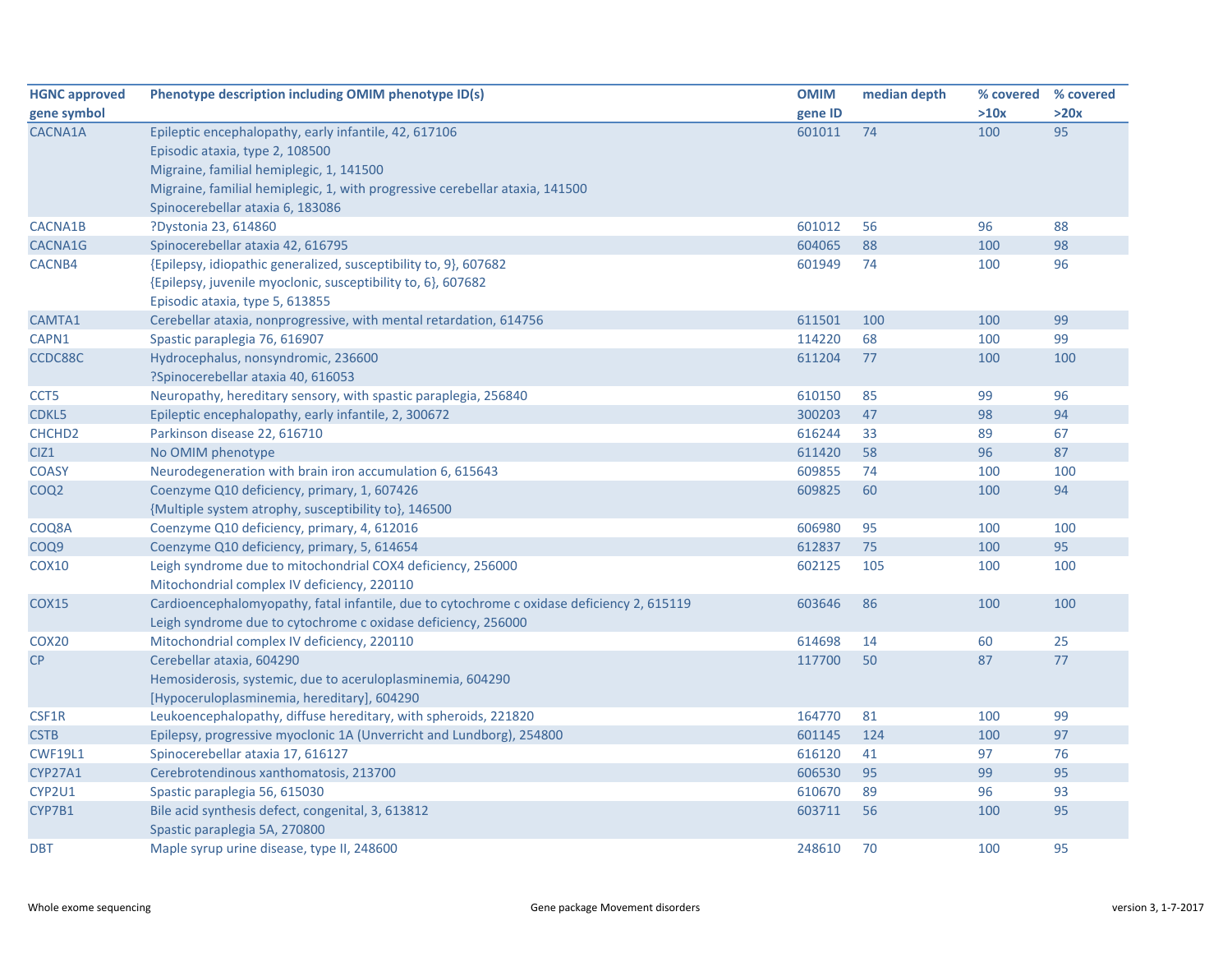| <b>HGNC approved</b> | Phenotype description including OMIM phenotype ID(s)                                         | <b>OMIM</b> | median depth | % covered % covered |      |
|----------------------|----------------------------------------------------------------------------------------------|-------------|--------------|---------------------|------|
| gene symbol          |                                                                                              | gene ID     |              | >10x                | >20x |
| DCAF17               | Woodhouse-Sakati syndrome, 241080                                                            | 612515      | 71           | 100                 | 98   |
| <b>DCC</b>           | Colorectal cancer, somatic, 114500                                                           | 120470      | 85           | 100                 | 97   |
|                      | Esophageal carcinoma, somatic, 133239                                                        |             |              |                     |      |
|                      | Mirror movements 1, 157600                                                                   |             |              |                     |      |
| DCTN1                | {Amyotrophic lateral sclerosis, susceptibility to}, 105400                                   | 601143      | 84           | 100                 | 98   |
|                      | Neuropathy, distal hereditary motor, type VIIB, 607641                                       |             |              |                     |      |
|                      | Perry syndrome, 168605                                                                       |             |              |                     |      |
| <b>DDC</b>           | Aromatic L-amino acid decarboxylase deficiency, 608643                                       | 107930      | 95           | 100                 | 100  |
| DDHD1                | Spastic paraplegia 28, 609340                                                                | 614603      | 84           | 98                  | 95   |
| DDHD <sub>2</sub>    | Spastic paraplegia 54, 615033                                                                | 615003      | 86           | 100                 | 100  |
| <b>DLAT</b>          | Pyruvate dehydrogenase E2 deficiency, 245348                                                 | 608770      | 62           | 100                 | 95   |
| <b>DLD</b>           | Dihydrolipoamide dehydrogenase deficiency, 246900                                            | 238331      | 84           | 100                 | 97   |
| DNAJC13              | No OMIM phenotype                                                                            | 614334      | 44           | 95                  | 80   |
| <b>DNAJC3</b>        | ?Ataxia, combined cerebellar and peripheral, with hearing loss and diabetes mellitus, 616192 | 601184      | 46           | 98                  | 85   |
| <b>DNAJC6</b>        | Parkinson disease 19a, juvenile-onset, 615528                                                | 608375      | 88           | 100                 | 100  |
|                      | Parkinson disease 19b, early-onset, 615528                                                   |             |              |                     |      |
| DNAL1                | Ciliary dyskinesia, primary, 16, 614017                                                      | 610062      | 57           | 90                  | 89   |
| DNMT1                | Cerebellar ataxia, deafness, and narcolepsy, 604121                                          | 126375      | 70           | 100                 | 98   |
|                      | Neuropathy, hereditary sensory, type IE, 614116                                              |             |              |                     |      |
| EEF2                 | ?Spinocerebellar ataxia 26, 609306                                                           | 130610      | 66           | 100                 | 98   |
| EIF2B1               | Leukoencephalopathy with vanishing white matter, 603896                                      | 606686      | 89           | 100                 | 100  |
| EIF2B2               | Leukoencephalopathy with vanishing white matter, 603896                                      | 606454      | 85           | 100                 | 100  |
|                      | Ovarioleukodystrophy, 603896                                                                 |             |              |                     |      |
| <b>EIF2B3</b>        | Leukoencephalopathy with vanishing white matter, 603896                                      | 606273      | 100          | 100                 | 100  |
| EIF2B4               | Leukoencephaly with vanishing white matter, 603896                                           | 606687      | 74           | 100                 | 96   |
|                      | Ovarioleukodystrophy, 603896                                                                 |             |              |                     |      |
| EIF2B5               | Leukoencephalopathy with vanishing white matter, 603896                                      | 603945      | 88           | 100                 | 100  |
|                      | Ovarioleukodystrophy, 603896                                                                 |             |              |                     |      |
| EIF4G1               | {Parkinson disease 18}, 614251                                                               | 600495      | 92           | 100                 | 99   |
| ELOVL4               | Ichthyosis, spastic quadriplegia, and mental retardation, 614457                             | 605512      | 57           | 100                 | 98   |
|                      | ?Spinocerebellar ataxia 34, 133190                                                           |             |              |                     |      |
|                      | Stargardt disease 3, 600110                                                                  |             |              |                     |      |
| ELOVL5               | Spinocerebellar ataxia 38, 615957                                                            | 611805      | 35           | 99                  | 80   |
| ERLIN2               | Spastic paraplegia 18, 611225                                                                | 611605      | 92           | 100                 | 100  |
| FA <sub>2</sub> H    | Spastic paraplegia 35, 612319                                                                | 611026      | 55           | 98                  | 87   |
| FAR1                 | Peroxisomal fatty acyl-CoA reductase 1 disorder, 616154                                      | 616107      | 27           | 88                  | 58   |
| FBXO7                | Parkinson disease 15, 260300                                                                 | 605648      | 100          | 100                 | 95   |
| <b>FGF14</b>         | Spinocerebellar ataxia 27, 609307                                                            | 601515      | 96           | 100                 | 100  |
| FLVCR1               | Ataxia, posterior column, with retinitis pigmentosa, 609033                                  | 609144      | 82           | 100                 | 97   |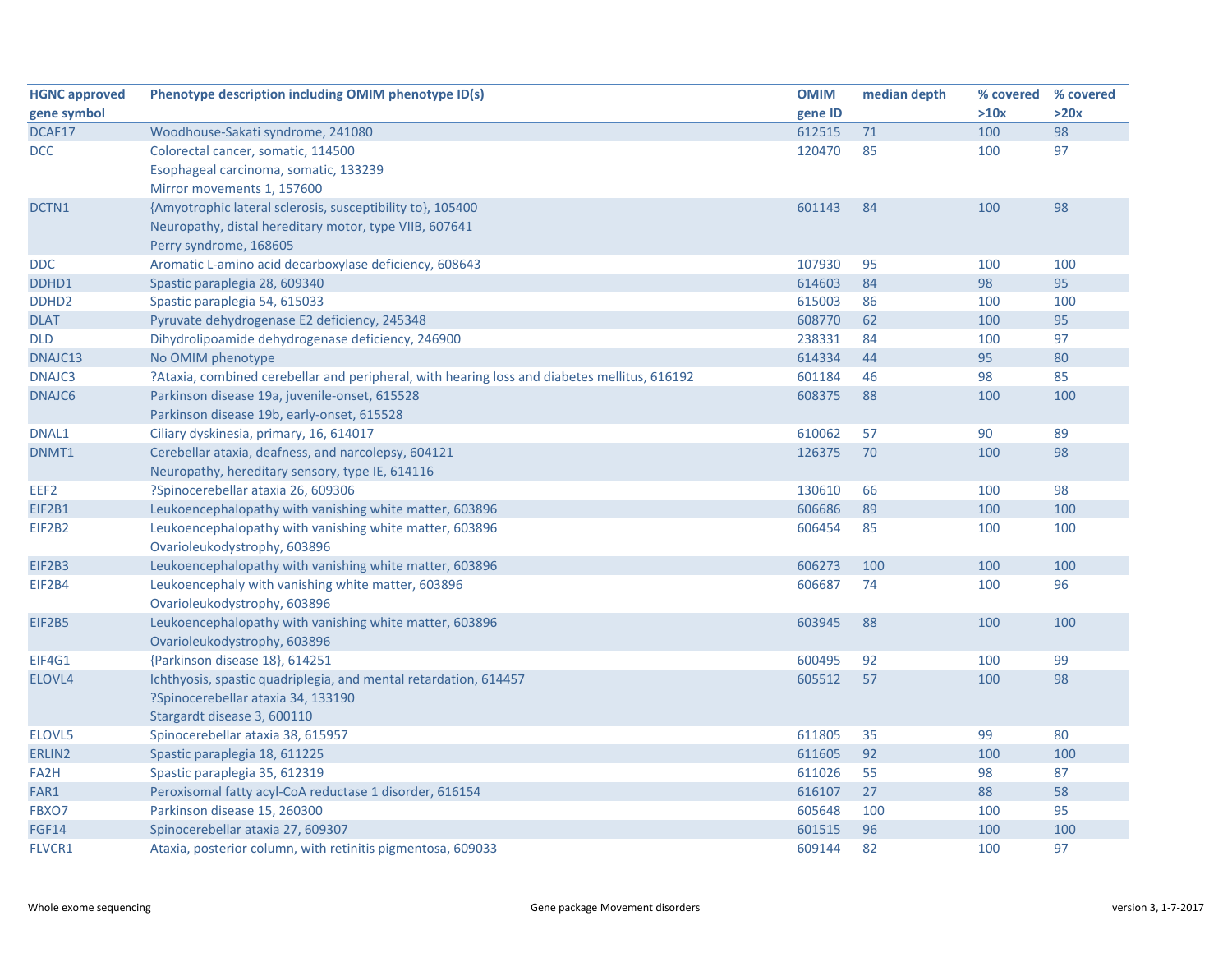| <b>HGNC approved</b> | Phenotype description including OMIM phenotype ID(s)                             | <b>OMIM</b> | median depth |      | % covered % covered |
|----------------------|----------------------------------------------------------------------------------|-------------|--------------|------|---------------------|
| gene symbol          |                                                                                  | gene ID     |              | >10x | >20x                |
| FMR1                 | Fragile X syndrome, 300624                                                       | 309550      | 44           | 100  | 89                  |
|                      | Fragile X tremor/ataxia syndrome, 300623                                         |             |              |      |                     |
|                      | Premature ovarian failure 1, 311360                                              |             |              |      |                     |
| FOLR1                | Neurodegeneration due to cerebral folate transport deficiency, 613068            | 136430      | 94           | 100  | 100                 |
| FOXG1                | Rett syndrome, congenital variant, 613454                                        | 164874      | 80           | 83   | 77                  |
| FRMD7                | Nystagmus 1, congenital, 310700                                                  | 300628      | 42           | 100  | 96                  |
|                      | Nystagmus, infantile periodic alternating, 310700                                |             |              |      |                     |
| <b>FTL</b>           | Hyperferritinemia-cataract syndrome, 600886                                      | 134790      | 62           | 94   | 76                  |
|                      | L-ferritin deficiency, dominant and recessive, 615604                            |             |              |      |                     |
|                      | Neurodegeneration with brain iron accumulation 3, 606159                         |             |              |      |                     |
| <b>FUS</b>           | Amyotrophic lateral sclerosis 6, with or without frontotemporal dementia, 608030 | 137070      | 79           | 100  | 99                  |
|                      | Tremor, hereditary essential, 4, 614782                                          |             |              |      |                     |
| <b>FXN</b>           | Friedreich ataxia, 229300                                                        | 606829      | 38           | 96   | 72                  |
|                      | Friedreich ataxia with retained reflexes, 229300                                 |             |              |      |                     |
| <b>GALC</b>          | Krabbe disease, 245200                                                           | 606890      | 64           | 100  | 98                  |
| <b>GAN</b>           | Giant axonal neuropathy-1, 256850                                                | 605379      | 87           | 100  | 100                 |
| <b>GBA</b>           | Gaucher disease, perinatal lethal, 608013                                        | 606463      | 110          | 100  | 100                 |
|                      | Gaucher disease, type I, 230800                                                  |             |              |      |                     |
|                      | Gaucher disease, type II, 230900                                                 |             |              |      |                     |
|                      | Gaucher disease, type III, 231000                                                |             |              |      |                     |
|                      | Gaucher disease, type IIIC, 231005                                               |             |              |      |                     |
|                      | {Lewy body dementia, susceptibility to}, 127750                                  |             |              |      |                     |
|                      | {Parkinson disease, late-onset, susceptibility to}, 168600                       |             |              |      |                     |
| GBA2                 | Spastic paraplegia 46, 614409                                                    | 609471      | 62           | 99   | 93                  |
| <b>GCDH</b>          | Glutaricaciduria, type I, 231670                                                 | 608801      | 81           | 100  | 99                  |
| GCH1                 | Dystonia, DOPA-responsive, with or without hyperphenylalaninemia, 128230         | 600225      | 63           | 100  | 87                  |
|                      | Hyperphenylalaninemia, BH4-deficient, B, 233910                                  |             |              |      |                     |
| <b>GFAP</b>          | Alexander disease, 203450                                                        | 137780      | 62           | 100  | 100                 |
| GIGYF2               | {Parkinson disease 11}, 607688                                                   | 612003      | 65           | 100  | 97                  |
| GJC <sub>2</sub>     | Leukodystrophy, hypomyelinating, 2, 608804                                       | 608803      | 40           | 83   | 58                  |
|                      | Lymphedema, hereditary, IC, 613480                                               |             |              |      |                     |
|                      | Spastic paraplegia 44, 613206                                                    |             |              |      |                     |
| GLB1                 | GM1-gangliosidosis, type I, 230500                                               | 611458      | 77           | 100  | 97                  |
|                      | GM1-gangliosidosis, type II, 230600                                              |             |              |      |                     |
|                      | GM1-gangliosidosis, type III, 230650                                             |             |              |      |                     |
|                      | Mucopolysaccharidosis type IVB (Morquio), 253010                                 |             |              |      |                     |
| <b>GNAL</b>          | Dystonia 25, 615073                                                              | 139312      | 49           | 96   | 83                  |
| GOSR <sub>2</sub>    | Epilepsy, progressive myoclonic 6, 614018                                        | 604027      | 76           | 100  | 100                 |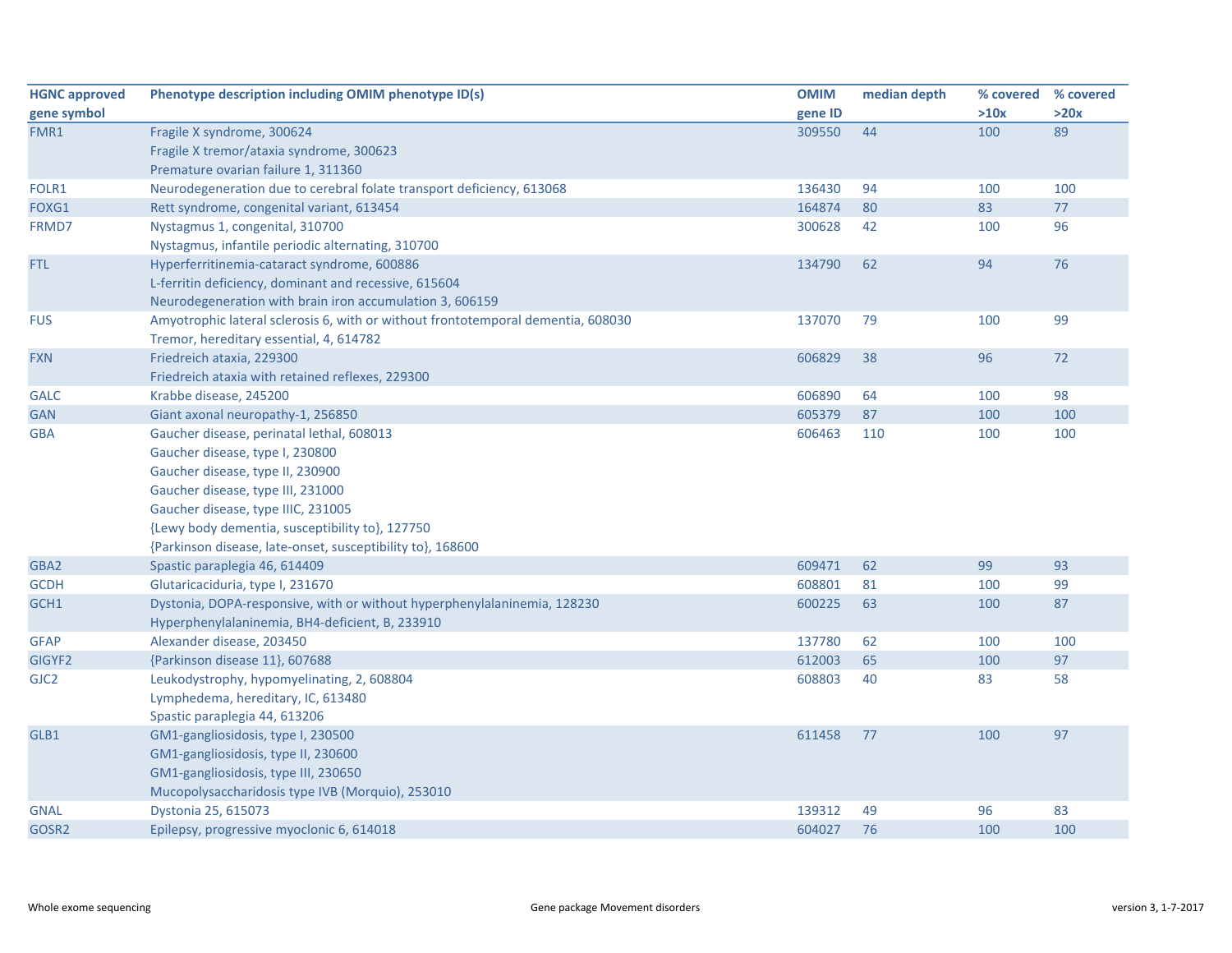| <b>HGNC approved</b> | Phenotype description including OMIM phenotype ID(s)                                | <b>OMIM</b> | median depth | % covered % covered |      |
|----------------------|-------------------------------------------------------------------------------------|-------------|--------------|---------------------|------|
| gene symbol          |                                                                                     | gene ID     |              | >10x                | >20x |
| <b>GPR143</b>        | Nystagmus 6, congenital, 300814                                                     | 300808      | 36           | 99                  | 75   |
|                      | Ocular albinism, type I, Nettleship-Falls type, 300500                              |             |              |                     |      |
| GRID1                | No OMIM phenotype                                                                   | 610659      | 88           | 100                 | 99   |
| GRM1                 | Spinocerebellar ataxia 13, 614831                                                   | 604473      | 89           | 100                 | 100  |
| <b>HEXA</b>          | GM2-gangliosidosis, several forms, 272800                                           | 606869      | 85           | 100                 | 100  |
|                      | [Hex A pseudodeficiency], 272800                                                    |             |              |                     |      |
|                      | Tay-Sachs disease, 272800                                                           |             |              |                     |      |
| <b>HEXB</b>          | Sandhoff disease, infantile, juvenile, and adult forms, 268800                      | 606873      | 88           | 100                 | 95   |
| HPRT1                | HPRT-related gout, 300323                                                           | 308000      | 36           | 100                 | 85   |
|                      | Lesch-Nyhan syndrome, 300322                                                        |             |              |                     |      |
| HSPD1                | Leukodystrophy, hypomyelinating, 4, 612233                                          | 118190      | 27           | 84                  | 58   |
|                      | Spastic paraplegia 13, 605280                                                       |             |              |                     |      |
| HTRA2                | 3-methylglutaconic aciduria, type VIII, 617248                                      | 606441      | 86           | 100                 | 100  |
|                      | {Parkinson disease 13}, 610297                                                      |             |              |                     |      |
| IFRD1                | No OMIM phenotype                                                                   | 603502      | 66           | 100                 | 97   |
| ITPR1                | Gillespie syndrome, 206700                                                          | 147265      | 96           | 100                 | 100  |
|                      | Spinocerebellar ataxia 15, 606658                                                   |             |              |                     |      |
|                      | Spinocerebellar ataxia 29, congenital nonprogressive, 117360                        |             |              |                     |      |
| <b>KCNA1</b>         | Episodic ataxia/myokymia syndrome, 160120                                           | 176260      | 81           | 100                 | 100  |
| KCNC1                | Epilepsy, progressive myoclonic 7, 616187                                           | 176258      | 75           | 100                 | 99   |
| KCNC3                | Spinocerebellar ataxia 13, 605259                                                   | 176264      | 56           | 80                  | 66   |
| KCND3                | Brugada syndrome 9, 616399                                                          | 605411      | 104          | 100                 | 99   |
|                      | Spinocerebellar ataxia 19, 607346                                                   |             |              |                     |      |
| KCNJ10               | Enlarged vestibular aqueduct, digenic, 600791                                       | 602208      | 122          | 100                 | 100  |
|                      | SESAME syndrome, 612780                                                             |             |              |                     |      |
| <b>KCNMA1</b>        | Generalized epilepsy and paroxysmal dyskinesia, 609446                              | 600150      | 73           | 100                 | 97   |
| <b>KCTD7</b>         | Epilepsy, progressive myoclonic 3, with or without intracellular inclusions, 611726 | 611725      | 90           | 100                 | 100  |
| KIF1A                | Mental retardation 9, 614255                                                        | 601255      | 75           | 100                 | 98   |
|                      | Neuropathy, hereditary sensory, type IIC, 614213                                    |             |              |                     |      |
|                      | Spastic paraplegia 30, 610357                                                       |             |              |                     |      |
| KIF1C                | Spastic ataxia 2, 611302                                                            | 603060      | 55           | 99                  | 92   |
| KIF5A                | Myoclonus, intractable, neonatal, 617235                                            | 602821      | 81           | 100                 | 100  |
|                      | Spastic paraplegia 10, 604187                                                       |             |              |                     |      |
| L1CAM                | CRASH syndrome, 303350                                                              | 308840      | 52           | 100                 | 100  |
|                      | Corpus callosum, partial agenesis of, 304100                                        |             |              |                     |      |
|                      | Hydrocephalus due to aqueductal stenosis, 307000                                    |             |              |                     |      |
|                      | Hydrocephalus with Hirschsprung disease, 307000                                     |             |              |                     |      |
|                      | Hydrocephalus with congenital idiopathic intestinal pseudoobstruction, 307000       |             |              |                     |      |
|                      | MASA syndrome, 303350                                                               |             |              |                     |      |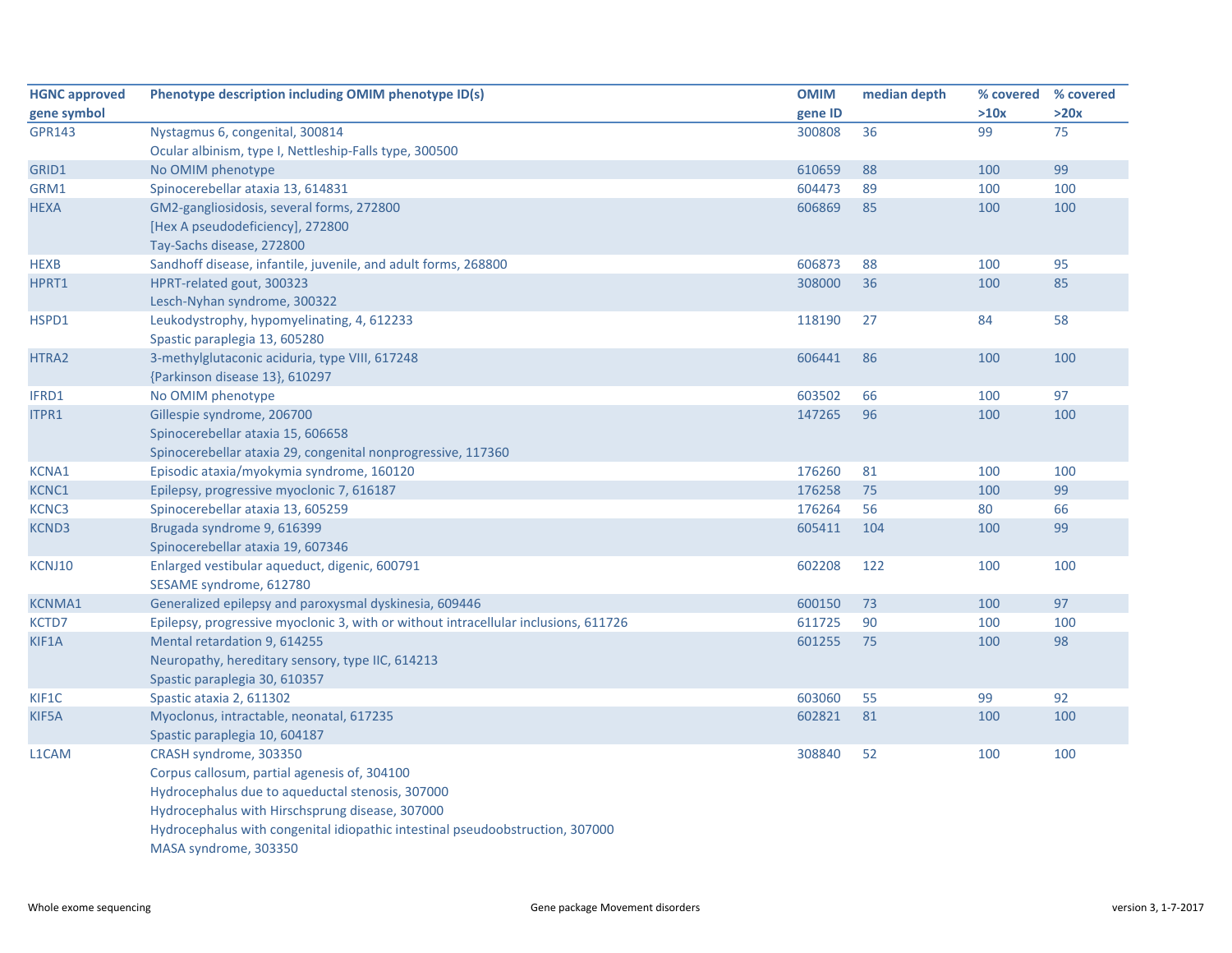| <b>HGNC approved</b> | Phenotype description including OMIM phenotype ID(s)                                  | <b>OMIM</b> | median depth | % covered | % covered |
|----------------------|---------------------------------------------------------------------------------------|-------------|--------------|-----------|-----------|
| gene symbol          |                                                                                       | gene ID     |              | >10x      | >20x      |
| LAMA1                | Poretti-Boltshauser syndrome, 615960                                                  | 150320      | 88           | 100       | 99        |
| <b>LRPPRC</b>        | Leigh syndrome, French-Canadian type, 220111                                          | 607544      | 76           | 100       | 98        |
| LRRK2                | {Parkinson disease 8}, 607060                                                         | 609007      | 75           | 100       | 97        |
| <b>MAPT</b>          | Dementia, frontotemporal, with or without parkinsonism, 600274                        | 157140      | 55           | 97        | 91        |
|                      | {Parkinson disease, susceptibility to}, 168600                                        |             |              |           |           |
|                      | Pick disease, 172700                                                                  |             |              |           |           |
|                      | Supranuclear palsy, progressive, 601104                                               |             |              |           |           |
|                      | Supranuclear palsy, progressive atypical, 260540                                      |             |              |           |           |
| MARS2                | ?Combined oxidative phosphorylation deficiency 25, 616430                             | 609728      | 93           | 100       | 100       |
|                      | Spastic ataxia 3, 611390                                                              |             |              |           |           |
| MECP <sub>2</sub>    | {Autism susceptibility 3}, 300496                                                     | 300005      | 52           | 99        | 81        |
|                      | Encephalopathy, neonatal severe, 300673                                               |             |              |           |           |
|                      | Mental retardation syndromic, Lubs type, 300260                                       |             |              |           |           |
|                      | Mental retardation, syndromic 13, 300055                                              |             |              |           |           |
|                      | Rett syndrome, 312750                                                                 |             |              |           |           |
|                      | Rett syndrome, atypical, 312750                                                       |             |              |           |           |
|                      | Rett syndrome, preserved speech variant, 312750                                       |             |              |           |           |
| <b>MECR</b>          | Dystonia, childhood-onset, with optic atrophy and basal ganglia abnormalities, 617282 | 608205      | 45           | 98        | 87        |
| MICU1                | Myopathy with extrapyramidal signs, 615673                                            | 605084      | 37           | 93        | 80        |
| MLC1                 | Megalencephalic leukoencephalopathy with subcortical cysts, 604004                    | 605908      | 71           | 100       | 96        |
| <b>MMADHC</b>        | Homocystinuria, cblD type, variant 1, 277410                                          | 611935      | 60           | 100       | 97        |
|                      | Methylmalonic aciduria and homocystinuria, cbID type, 277410                          |             |              |           |           |
|                      | Methylmalonic aciduria, cblD type, variant 2, 277410                                  |             |              |           |           |
| <b>MTHFR</b>         | Homocystinuria due to MTHFR deficiency, 236250                                        | 607093      | 94           | 100       | 100       |
|                      | {Neural tube defects, susceptibility to}, 601634                                      |             |              |           |           |
|                      | {Schizophrenia, susceptibility to}, 181500                                            |             |              |           |           |
|                      | {Thromboembolism, susceptibility to}, 188050                                          |             |              |           |           |
|                      | {Vascular disease, susceptibility to}                                                 |             |              |           |           |
| <b>MTPAP</b>         | ?Spastic ataxia 4, 613672                                                             | 613669      | 74           | 100       | 99        |
| <b>MTTP</b>          | Abetalipoproteinemia, 200100                                                          | 157147      | 78           | 100       | 96        |
|                      | {Metabolic syndrome, protection against}, 605552                                      |             |              |           |           |
| <b>MVK</b>           | Hyper-IgD syndrome, 260920                                                            | 251170      | 94           | 100       | 100       |
|                      | Mevalonic aciduria, 610377                                                            |             |              |           |           |
|                      | Porokeratosis 3, multiple types, 175900                                               |             |              |           |           |
| <b>NEXMIF</b>        | Mental retardation 98, 300912                                                         | 300524      | 44           | 100       | 97        |
| NIPA1                | Spastic paraplegia 6, 600363                                                          | 608145      | 116          | 100       | 97        |
| <b>NKX2-1</b>        | Chorea, hereditary benign, 118700                                                     | 600635      | 70           | 100       | 97        |
|                      | Choreoathetosis, hypothyroidism, and neonatal respiratory distress, 610978            |             |              |           |           |
|                      | {Thyroid cancer, monmedullary, 1}, 188550                                             |             |              |           |           |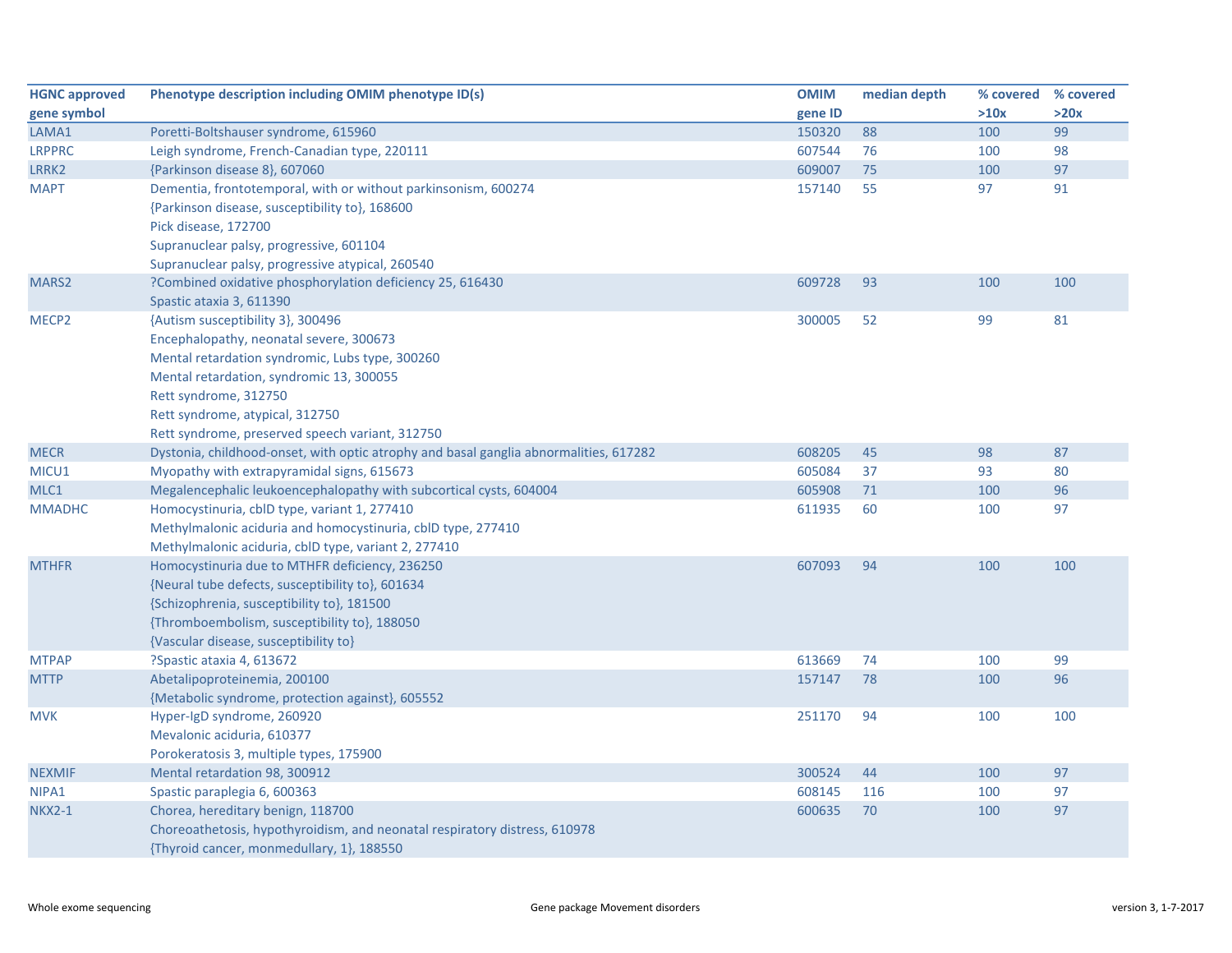| <b>HGNC approved</b> | Phenotype description including OMIM phenotype ID(s)                             | <b>OMIM</b> | median depth | % covered | % covered |
|----------------------|----------------------------------------------------------------------------------|-------------|--------------|-----------|-----------|
| gene symbol          |                                                                                  | gene ID     |              | >10x      | >20x      |
| NOL3                 | Myoclonus, familial cortical, 614937                                             | 605235      | 54           | 100       | 99        |
| NPC1                 | Niemann-Pick disease, type C1, 257220                                            | 607623      | 83           | 100       | 96        |
|                      | Niemann-Pick disease, type D, 257220                                             |             |              |           |           |
| NPC <sub>2</sub>     | Niemann-pick disease, type C2, 607625                                            | 601015      | 115          | 100       | 100       |
| <b>NUP62</b>         | Striatonigral degeneration, infantile, 271930                                    | 605815      | 67           | 100       | 100       |
| OPA1                 | Behr syndrome, 210000                                                            | 605290      | 69           | 100       | 93        |
|                      | {Glaucoma, normal tension, susceptibility to}, 606657                            |             |              |           |           |
|                      | ?Mitochondrial DNA depletion syndrome 14 (encephalocardiomyopathic type), 616896 |             |              |           |           |
|                      | Optic atrophy 1, 165500                                                          |             |              |           |           |
|                      | Optic atrophy plus syndrome, 125250                                              |             |              |           |           |
| PANK <sub>2</sub>    | HARP syndrome, 607236                                                            | 606157      | 90           | 100       | 100       |
|                      | Neurodegeneration with brain iron accumulation 1, 234200                         |             |              |           |           |
| PARK7                | Parkinson disease 7 early-onset, 606324                                          | 602533      | 63           | 100       | 99        |
| PAX <sub>6</sub>     | Aniridia, 106210                                                                 | 607108      | 62           | 100       | 99        |
|                      | Anterior segment dysgenesis 5, multiple subtypes, 604229                         |             |              |           |           |
|                      | Cataract with late-onset corneal dystrophy, 106210                               |             |              |           |           |
|                      | ?Coloboma of optic nerve, 120430                                                 |             |              |           |           |
|                      | ?Coloboma, ocular, 120200                                                        |             |              |           |           |
|                      | Foveal hypoplasia 1, 136520                                                      |             |              |           |           |
|                      | Keratitis, 148190                                                                |             |              |           |           |
|                      | ?Morning glory disc anomaly, 120430                                              |             |              |           |           |
|                      | Optic nerve hypoplasia, 165550                                                   |             |              |           |           |
| <b>PCNA</b>          | ?Ataxia-telangiectasia-like disorder, 615919                                     | 176740      | 33           | 97        | 74        |
| PDE10A               | Dyskinesia, limb and orofacial, infantile-onset, 616921                          | 610652      | 49           | 99        | 95        |
|                      | Striatal degeneration, 616922                                                    |             |              |           |           |
| PDE8B                | Pigmented nodular adrenocortical disease, primary, 3, 614190                     | 603390      | 66           | 100       | 98        |
|                      | Striatal degeneration, 609161                                                    |             |              |           |           |
| <b>PDGFB</b>         | Basal ganglia calcification, idiopathic, 5, 615483                               | 190040      | 73           | 100       | 100       |
|                      | Dermatofibrosarcoma protuberans, 607907                                          |             |              |           |           |
|                      | Meningioma, SIS-related, 607174                                                  |             |              |           |           |
| <b>PDGFRB</b>        | Basal ganglia calcification, idiopathic, 4, 615007                               | 173410      | 92           | 100       | 99        |
|                      | Kosaki overgrowth syndrome, 616592                                               |             |              |           |           |
|                      | Myeloproliferative disorder with eosinophilia, 131440 (4)                        |             |              |           |           |
|                      | Myofibromatosis, infantile, 1, 228550                                            |             |              |           |           |
|                      | Premature aging syndrome, Penttinen type, 601812                                 |             |              |           |           |
| PDHA1                | Pyruvate dehydrogenase E1-alpha deficiency, 312170                               | 300502      | 64           | 99        | 92        |
| <b>PDHX</b>          | Lacticacidemia due to PDX1 deficiency, 245349                                    | 608769      | 77           | 100       | 100       |
| PDSS1                | Coenzyme Q10 deficiency, primary, 2, 614651                                      | 607429      | 65           | 91        | 83        |
| PDSS2                | Coenzyme Q10 deficiency, primary, 3, 614652                                      | 610564      | 69           | 99        | 94        |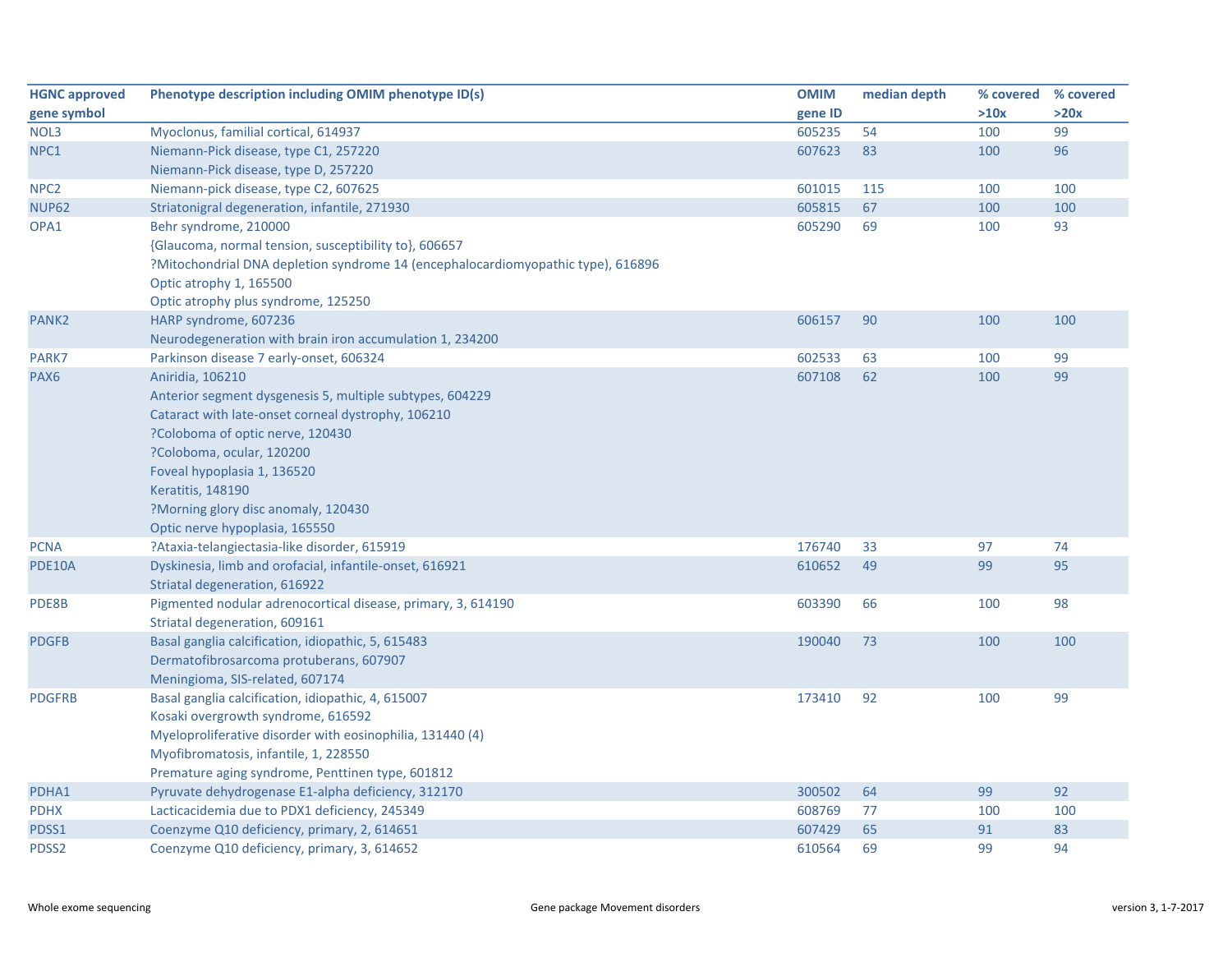| <b>HGNC approved</b> | Phenotype description including OMIM phenotype ID(s)                                                            | <b>OMIM</b> | median depth                       | % covered | % covered |
|----------------------|-----------------------------------------------------------------------------------------------------------------|-------------|------------------------------------|-----------|-----------|
| gene symbol          |                                                                                                                 | gene ID     |                                    | >10x      | >20x      |
| <b>PDYN</b>          | Spinocerebellar ataxia 23, 610245                                                                               | 131340      | 76                                 | 100       | 100       |
| <b>PEX10</b>         | Peroxisome biogenesis disorder 6A (Zellweger), 614870                                                           | 602859      | 60                                 | 95        | 89        |
|                      | Peroxisome biogenesis disorder 6B, 614871                                                                       |             |                                    |           |           |
| PEX <sub>2</sub>     | Peroxisome biogenesis disorder 5A (Zellweger), 614866                                                           | 170993      | 71                                 | 100       | 100       |
|                      | Peroxisome biogenesis disorder 5B, 614867                                                                       |             |                                    |           |           |
| PEX7                 | Peroxisome biogenesis disorder 9B, 614879                                                                       | 601757      | 68                                 | 100       | 89        |
|                      | Rhizomelic chondrodysplasia punctata, type 1, 215100                                                            |             |                                    |           |           |
| <b>PHYH</b>          | Refsum disease, 266500                                                                                          | 602026      | 57                                 | 99        | 85        |
| PIK3R5               | Ataxia-oculomotor apraxia 3, 615217                                                                             | 611317      | 76                                 | 100       | 100       |
| PINK1                | Parkinson disease 6, early onset, 605909                                                                        | 608309      | 65                                 | 94        | 90        |
| PLA2G6               | Infantile neuroaxonal dystrophy 1, 256600                                                                       | 603604      | 88                                 | 100       | 99        |
|                      | Neurodegeneration with brain iron accumulation 2B, 610217                                                       |             |                                    |           |           |
|                      | Parkinson disease 14, 612953                                                                                    |             |                                    |           |           |
| PLP1                 | Pelizaeus-Merzbacher disease, 312080                                                                            | 300401      | 71                                 | 100       | 99        |
|                      | Spastic paraplegia 2, 312920                                                                                    |             |                                    |           |           |
| PMM <sub>2</sub>     | Congenital disorder of glycosylation, type Ia, 212065                                                           | 601785      | 93                                 | 100       | 100       |
| <b>PMPCA</b>         | Spinocerebellar ataxia 2, 213200                                                                                | 613036      | 43                                 | 93        | 78        |
| <b>PNKD</b>          | Paroxysmal nonkinesigenic dyskinesia, 118800                                                                    | 609023      | 80                                 | 100       | 100       |
| <b>PNKP</b>          | Ataxia-oculomotor apraxia 4, 616267                                                                             | 605610      | 61                                 | 100       | 98        |
|                      | Microcephaly, seizures, and developmental delay, 613402                                                         |             |                                    |           |           |
| PNPLA6               | Boucher-Neuhauser syndrome, 215470                                                                              | 603197      | 72                                 | 100       | 98        |
|                      | ?Laurence-Moon syndrome, 245800                                                                                 |             |                                    |           |           |
|                      | Oliver-McFarlane syndrome, 275400                                                                               |             |                                    |           |           |
|                      | Spastic paraplegia 39, 612020                                                                                   |             |                                    |           |           |
| <b>POLG</b>          | Mitochondrial DNA depletion syndrome 4A (Alpers type), 203700                                                   | 174763      | 86                                 | 100       | 100       |
|                      | Mitochondrial DNA depletion syndrome 4B (MNGIE type), 613662                                                    |             |                                    |           |           |
|                      | Mitochondrial recessive ataxia syndrome (includes SANDO and SCAE), 607459                                       |             |                                    |           |           |
|                      | Progressive external ophthalmoplegia 1, 157640                                                                  |             |                                    |           |           |
|                      | Progressive external ophthalmoplegia 1, 258450                                                                  |             |                                    |           |           |
| POLR3A               | Leukodystrophy, hypomyelinating, 7, with or without oligodontia and/or hypogonadotropic hypogonadism,           | 614258      | 88                                 | 100       | 100       |
|                      | 607694                                                                                                          |             |                                    |           |           |
| POLR3B               | Leukodystrophy, hypomyelinating, 8, with or without oligodontia and/or hypogonadotropic hypogonadism,<br>614381 | 614366      | 82                                 | 100       | 99        |
| PPP2R2B              | Spinocerebellar ataxia 12, 604326                                                                               | 604325      | no coverage data, repeat expansion |           |           |
| <b>PRKCG</b>         | Spinocerebellar ataxia 14, 605361                                                                               | 176980      | 84                                 | 100       | 99        |
| <b>PRKN</b>          | Adenocarcinoma of lung, somatic, 211980                                                                         | 602544      | 69                                 | 100       | 99        |
|                      | Adenocarcinoma, ovarian, somatic, 167000                                                                        |             |                                    |           |           |
|                      | {Leprosy, susceptibility to}, 607572                                                                            |             |                                    |           |           |
|                      | Parkinson disease, juvenile, type 2, 600116                                                                     |             |                                    |           |           |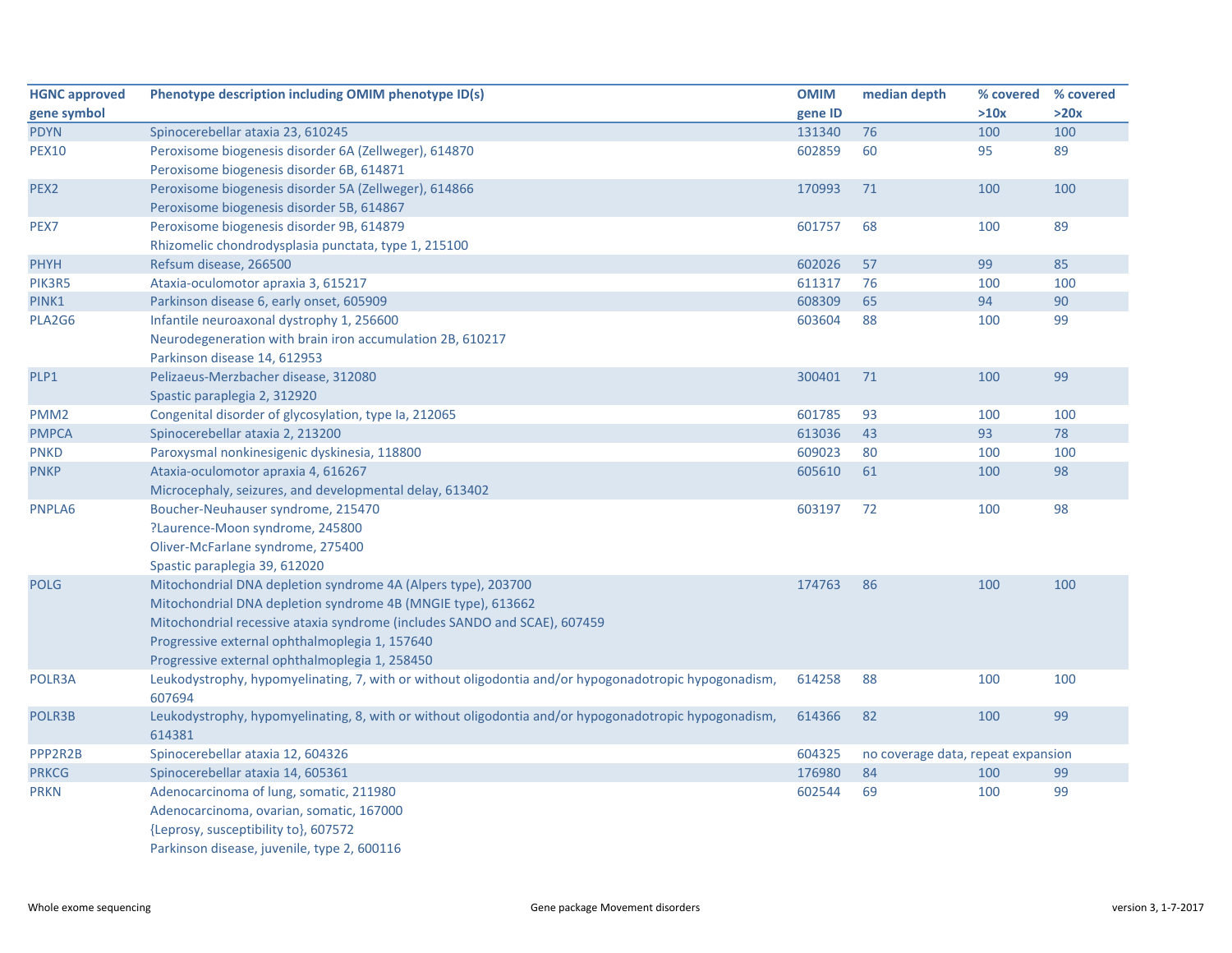| <b>HGNC approved</b> | Phenotype description including OMIM phenotype ID(s)                                                                                                                                                                                                                                                                                    | <b>OMIM</b> | median depth | % covered | % covered |
|----------------------|-----------------------------------------------------------------------------------------------------------------------------------------------------------------------------------------------------------------------------------------------------------------------------------------------------------------------------------------|-------------|--------------|-----------|-----------|
| gene symbol          |                                                                                                                                                                                                                                                                                                                                         | gene ID     |              | >10x      | >20x      |
| <b>PRKRA</b>         | Dystonia 16, 612067                                                                                                                                                                                                                                                                                                                     | 603424      | 55           | 100       | 97        |
| PRRT <sub>2</sub>    | Convulsions, familial infantile, with paroxysmal choreoathetosis, 602066<br>Episodic kinesigenic dyskinesia 1, 128200<br>Seizures, benign familial infantile, 2, 605751                                                                                                                                                                 | 614386      | 58           | 100       | 100       |
| PSEN1                | Acne inversa, familial, 3, 613737<br>Alzheimer disease, type 3, 607822<br>Alzheimer disease, type 3, with spastic paraparesis and apraxia, 607822<br>Alzheimer disease, type 3, with spastic paraparesis and unusual plaques, 607822<br>Cardiomyopathy, dilated, 1U, 613694<br>Dementia, frontotemporal, 600274<br>Pick disease, 172700 | 104311      | 71           | 100       | 98        |
| PYCR2                | Leukodystrophy, hypomyelinating, 10, 616420                                                                                                                                                                                                                                                                                             | 616406      | 60           | 96        | 87        |
| <b>RAB18</b>         | Warburg micro syndrome 3, 614222                                                                                                                                                                                                                                                                                                        | 602207      | 59           | 97        | 91        |
| RAB29                | No OMIM phenotype                                                                                                                                                                                                                                                                                                                       | 603949      | 71           | 100       | 100       |
| RAB3GAP1             | Warburg micro syndrome 1, 600118                                                                                                                                                                                                                                                                                                        | 602536      | 68           | 100       | 98        |
| RAB3GAP2             | Martsolf syndrome, 212720<br>Warburg micro syndrome 2, 614225                                                                                                                                                                                                                                                                           | 609275      | 69           | 100       | 96        |
| <b>RAD51</b>         | {Breast cancer, susceptibility to}, 114480<br>?Fanconi anemia, complementation group R, 617244<br>Mirror movements 2, 614508                                                                                                                                                                                                            | 179617      | 58           | 88        | 88        |
| REEP1                | ?Neuronopathy, distal hereditary motor, type VB, 614751<br>Spastic paraplegia 31, 610250                                                                                                                                                                                                                                                | 609139      | 73           | 100       | 100       |
| RNASEH2A             | Aicardi-Goutieres syndrome 4, 610333                                                                                                                                                                                                                                                                                                    | 606034      | 89           | 100       | 100       |
| <b>RNASEH2B</b>      | Aicardi-Goutieres syndrome 2, 610181                                                                                                                                                                                                                                                                                                    | 610326      | 50           | 100       | 88        |
| RNASEH2C             | Aicardi-Goutieres syndrome 3, 610329                                                                                                                                                                                                                                                                                                    | 610330      | 112          | 100       | 100       |
| <b>RNF170</b>        | Ataxia, sensory, 1, 608984                                                                                                                                                                                                                                                                                                              | 614649      | 58           | 100       | 99        |
| <b>RNF216</b>        | Cerebellar ataxia and hypogonadotropic hypogonadism, 212840                                                                                                                                                                                                                                                                             | 609948      | 54           | 98        | 90        |
| RTN <sub>2</sub>     | Spastic paraplegia 12, 604805                                                                                                                                                                                                                                                                                                           | 603183      | 77           | 100       | 100       |
| <b>RUBCN</b>         | ?Spinocerebellar ataxia 15, 615705                                                                                                                                                                                                                                                                                                      | 613516      | 76           | 98        | 96        |
| <b>SACS</b>          | Spastic ataxia, Charlevoix-Saguenay type, 270550                                                                                                                                                                                                                                                                                        | 604490      | 68           | 100       | 99        |
| SAMHD1               | Aicardi-Goutieres syndrome 5, 612952<br>?Chilblain lupus 2, 614415                                                                                                                                                                                                                                                                      | 606754      | 76           | 100       | 94        |
| SCN11A               | Episodic pain syndrome, familial, 3, 615552<br>Neuropathy, hereditary sensory and autonomic, type VII, 615548                                                                                                                                                                                                                           | 604385      | 81           | 100       | 100       |
| <b>SCN8A</b>         | ?Cognitive impairment with or without cerebellar ataxia, 614306<br>Epileptic encephalopathy, early infantile, 13, 614558<br>Seizures, benign familial infantile, 5, 617080                                                                                                                                                              | 600702      | 97           | 100       | 99        |
| SERAC1               | 3-methylglutaconic aciduria with deafness, encephalopathy, and Leigh-like syndrome, 614739                                                                                                                                                                                                                                              | 614725      | 69           | 100       | 99        |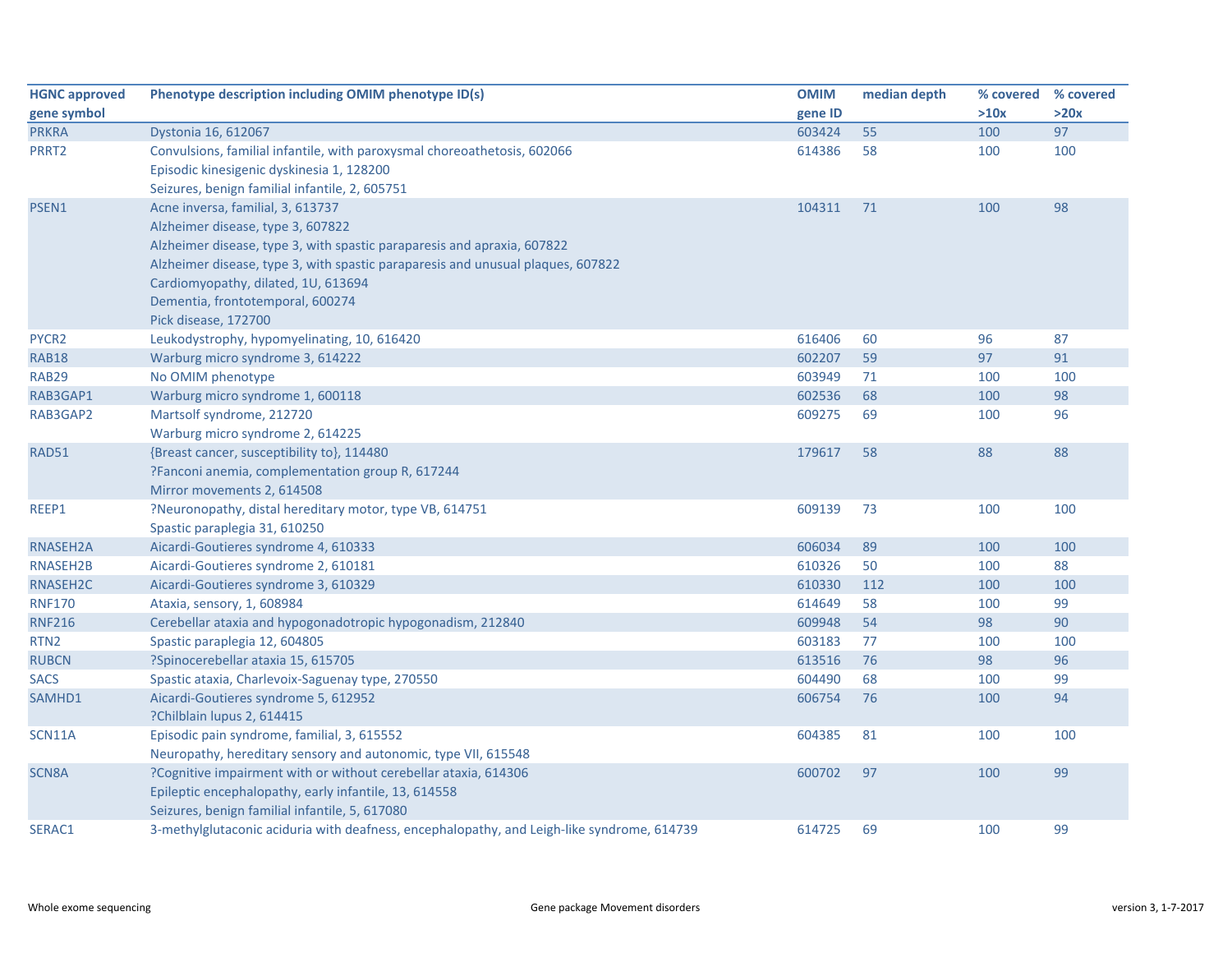| <b>HGNC approved</b>            | Phenotype description including OMIM phenotype ID(s)                                                                                                                                                                                                             | <b>OMIM</b> | median depth | % covered % covered |      |
|---------------------------------|------------------------------------------------------------------------------------------------------------------------------------------------------------------------------------------------------------------------------------------------------------------|-------------|--------------|---------------------|------|
| gene symbol                     |                                                                                                                                                                                                                                                                  | gene ID     |              | >10x                | >20x |
| <b>SETX</b>                     | Amyotrophic lateral sclerosis 4, juvenile, 602433                                                                                                                                                                                                                | 608465      | 76           | 100                 | 99   |
|                                 | Spinocerebellar ataxia 1, 606002                                                                                                                                                                                                                                 |             |              |                     |      |
| <b>SGCE</b>                     | Dystonia-11, myoclonic, 159900                                                                                                                                                                                                                                   | 604149      | 64           | 94                  | 93   |
| SIL1                            | Marinesco-Sjogren syndrome, 248800                                                                                                                                                                                                                               | 608005      | 85           | 100                 | 100  |
| <b>SLC12A6</b>                  | Agenesis of the corpus callosum with peripheral neuropathy, 218000                                                                                                                                                                                               | 604878      | 71           | 100                 | 99   |
| <b>SLC16A2</b>                  | Allan-Herndon-Dudley syndrome, 300523                                                                                                                                                                                                                            | 300095      | 42           | 99                  | 89   |
| <b>SLC19A3</b>                  | Thiamine metabolism dysfunction syndrome 2 (biotin- or thiamine-responsive encephalopathy type 2),<br>607483                                                                                                                                                     | 606152      | 118          | 100                 | 100  |
| SLC1A3                          | Episodic ataxia, type 6, 612656                                                                                                                                                                                                                                  | 600111      | 92           | 100                 | 100  |
| SLC20A2                         | Basal ganglia calcification, idiopathic, 1, 213600                                                                                                                                                                                                               | 158378      | 83           | 100                 | 97   |
| <b>SLC25A15</b>                 | Hyperornithinemia-hyperammonemia-homocitrullinemia syndrome, 238970                                                                                                                                                                                              | 603861      | 106          | 90                  | 86   |
| SLC <sub>2</sub> A <sub>1</sub> | Dystonia 9, 601042                                                                                                                                                                                                                                               | 138140      | 104          | 100                 | 100  |
|                                 | {Epilepsy, idiopathic generalized, susceptibility to, 12}, 614847<br>GLUT1 deficiency syndrome 1, infantile onset, severe, 606777<br>GLUT1 deficiency syndrome 2, childhood onset, 612126<br>Stomatin-deficient cryohydrocytosis with neurologic defects, 608885 |             |              |                     |      |
| <b>SLC30A10</b>                 | Hypermanganesemia with dystonia 1, 613280                                                                                                                                                                                                                        | 611146      | 103          | 100                 | 100  |
| <b>SLC33A1</b>                  | Congenital cataracts, hearing loss, and neurodegeneration, 614482<br>Spastic paraplegia 42, 612539                                                                                                                                                               | 603690      | 62           | 100                 | 96   |
| <b>SLC39A14</b>                 | Hypermanganesemia with dystonia 2, 617013                                                                                                                                                                                                                        | 608736      | 51           | 96                  | 83   |
| <b>SLC52A2</b>                  | Brown-Vialetto-Van Laere syndrome 2, 614707                                                                                                                                                                                                                      | 607882      | 103          | 100                 | 100  |
| <b>SLC52A3</b>                  | Brown-Vialetto-Van Laere syndrome 1, 211530<br>?Fazio-Londe disease, 211500                                                                                                                                                                                      | 613350      | 60           | 100                 | 100  |
| SLC6A3                          | {Nicotine dependence, protection against}, 188890<br>Parkinsonism-dystonia, infantile, 613135                                                                                                                                                                    | 126455      | 87           | 100                 | 100  |
| SLC9A1                          | ?Lichtenstein-Knorr syndrome, 616291                                                                                                                                                                                                                             | 107310      | 60           | 100                 | 98   |
| SMPD1                           | Niemann-Pick disease, type A, 257200<br>Niemann-Pick disease, type B, 607616                                                                                                                                                                                     | 607608      | 110          | 100                 | 100  |
| <b>SNCA</b>                     | Dementia, Lewy body, 127750<br>Parkinson disease 1, 168601<br>Parkinson disease 4, 605543                                                                                                                                                                        | 163890      | 82           | 100                 | 100  |
| <b>SNX14</b>                    | Spinocerebellar ataxia 20, 616354                                                                                                                                                                                                                                | 616105      | 27           | 80                  | 52   |
| <b>SOX10</b>                    | PCWH syndrome, 609136<br>Waardenburg syndrome, type 2E, with or without neurologic involvement, 611584<br>Waardenburg syndrome, type 4C, 613266                                                                                                                  | 602229      | 45           | 99                  | 87   |
| <b>SPART</b>                    | Troyer syndrome, 275900                                                                                                                                                                                                                                          | 607111      | 71           | 100                 | 99   |
| <b>SPAST</b>                    | Spastic paraplegia 4, 182601                                                                                                                                                                                                                                     | 604277      | 49           | 100                 | 91   |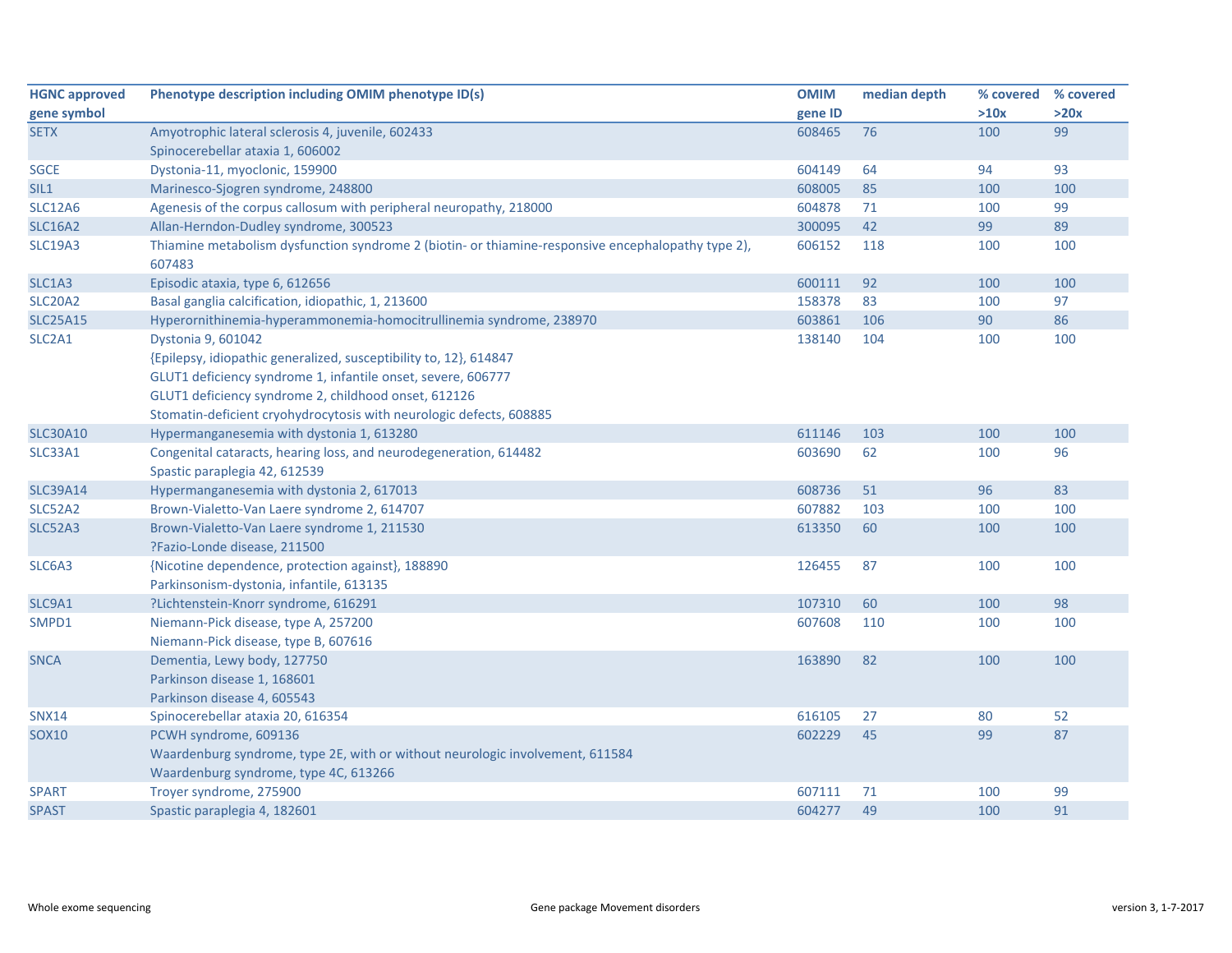| <b>HGNC approved</b> | Phenotype description including OMIM phenotype ID(s)                                                          | <b>OMIM</b> | median depth                       | % covered | % covered |
|----------------------|---------------------------------------------------------------------------------------------------------------|-------------|------------------------------------|-----------|-----------|
| gene symbol          |                                                                                                               | gene ID     |                                    | >10x      | >20x      |
| <b>SPG11</b>         | Amyotrophic lateral sclerosis 5, juvenile, 602099                                                             | 610844      | 73                                 | 100       | 99        |
|                      | Charcot-Marie-Tooth disease, axonal, type 2X, 616668                                                          |             |                                    |           |           |
|                      | Spastic paraplegia 11, 604360                                                                                 |             |                                    |           |           |
| <b>SPG21</b>         | Mast syndrome, 248900                                                                                         | 608181      | 85                                 | 100       | 99        |
| SPG7                 | Spastic paraplegia 7, 607259                                                                                  | 602783      | 93                                 | 98        | 92        |
| <b>SPR</b>           | Dystonia, dopa-responsive, due to sepiapterin reductase deficiency, 612716                                    | 182125      | 98                                 | 100       | 94        |
| SPTBN2               | Spinocerebellar ataxia 5, 600224                                                                              | 604985      | 82                                 | 100       | 99        |
|                      | Spinocerebellar ataxia 14, 615386                                                                             |             |                                    |           |           |
| STUB1                | Spinocerebellar ataxia 16, 615768                                                                             | 607207      | 71                                 | 100       | 96        |
| SUCLA <sub>2</sub>   | Mitochondrial DNA depletion syndrome 5 (encephalomyopathic with or without methylmalonic aciduria),<br>612073 | 603921      | 38                                 | 86        | 75        |
| SUCLG1               | Mitochondrial DNA depletion syndrome 9 (encephalomyopathic type with methylmalonic aciduria), 245400          | 611224      | 74                                 | 100       | 98        |
| <b>SUOX</b>          | Sulfite oxidase deficiency, 272300                                                                            | 606887      | 104                                | 100       | 100       |
| SURF1                | Charcot-Marie-Tooth disease, type 4K, 616684                                                                  | 185620      | 71                                 | 88        | 88        |
|                      | Leigh syndrome, due to COX IV deficiency, 256000                                                              |             |                                    |           |           |
| SYNE1                | Emery-Dreifuss muscular dystrophy 4, 612998                                                                   | 608441      | 87                                 | 100       | 100       |
|                      | Spinocerebellar ataxia 8, 610743                                                                              |             |                                    |           |           |
| SYNJ1                | Epileptic encephalopathy, early infantile, 53, 617389                                                         | 604297      | 42                                 | 96        | 79        |
|                      | Parkinson disease 20, early-onset, 615530                                                                     |             |                                    |           |           |
| <b>SYT14</b>         | Spinocerebellar ataxia 11, 614229                                                                             | 610949      | 92                                 | 93        | 89        |
| TAF1                 | Dystonia-Parkinsonism, 314250                                                                                 | 313650      | 78                                 | 100       | 100       |
|                      | Mental retardation, syndromic 33, 300966                                                                      |             |                                    |           |           |
| TANGO <sub>2</sub>   | Metabolic encephalomyopathic crises, recurrent, with rhabdomyolysis, cardiac arrhythmias, and                 | 616830      | 52                                 | 100       | 91        |
|                      | neurodegeneration, 616878                                                                                     |             |                                    |           |           |
| <b>TBC1D20</b>       | Warburg micro syndrome 4, 615663                                                                              | 611663      | 51                                 | 93        | 85        |
| <b>TBP</b>           | {Parkinson disease, susceptibility to}, 168600                                                                | 600075      | no coverage data, repeat expansion |           |           |
|                      | Spinocerebellar ataxia 17, 607136                                                                             |             |                                    |           |           |
| TDP1                 | Spinocerebellar ataxia with axonal neuropathy, 607250                                                         | 607198      | 77                                 | 100       | 96        |
| TECPR2               | Spastic paraplegia 49, 615031                                                                                 | 615000      | 92                                 | 100       | 100       |
| TENM4                | Tremor, hereditary essential, 5, 616736                                                                       | 610084      | 51                                 | 98        | 89        |
| TGM6                 | Spinocerebellar ataxia 35, 613908                                                                             | 613900      | 82                                 | 100       | 100       |
| <b>TH</b>            | Segawa syndrome, recessive, 605407                                                                            | 191290      | 55                                 | 100       | 95        |
| THAP1                | Dystonia 6, torsion, 602629                                                                                   | 609520      | 84                                 | 100       | 96        |
| <b>TIMM8A</b>        | Mohr-Tranebjaerg syndrome, 304700                                                                             | 300356      | 42                                 | 100       | 100       |
| <b>TMEM240</b>       | Spinocerebellar ataxia 21, 607454                                                                             | 616101      | 62                                 | 100       | 100       |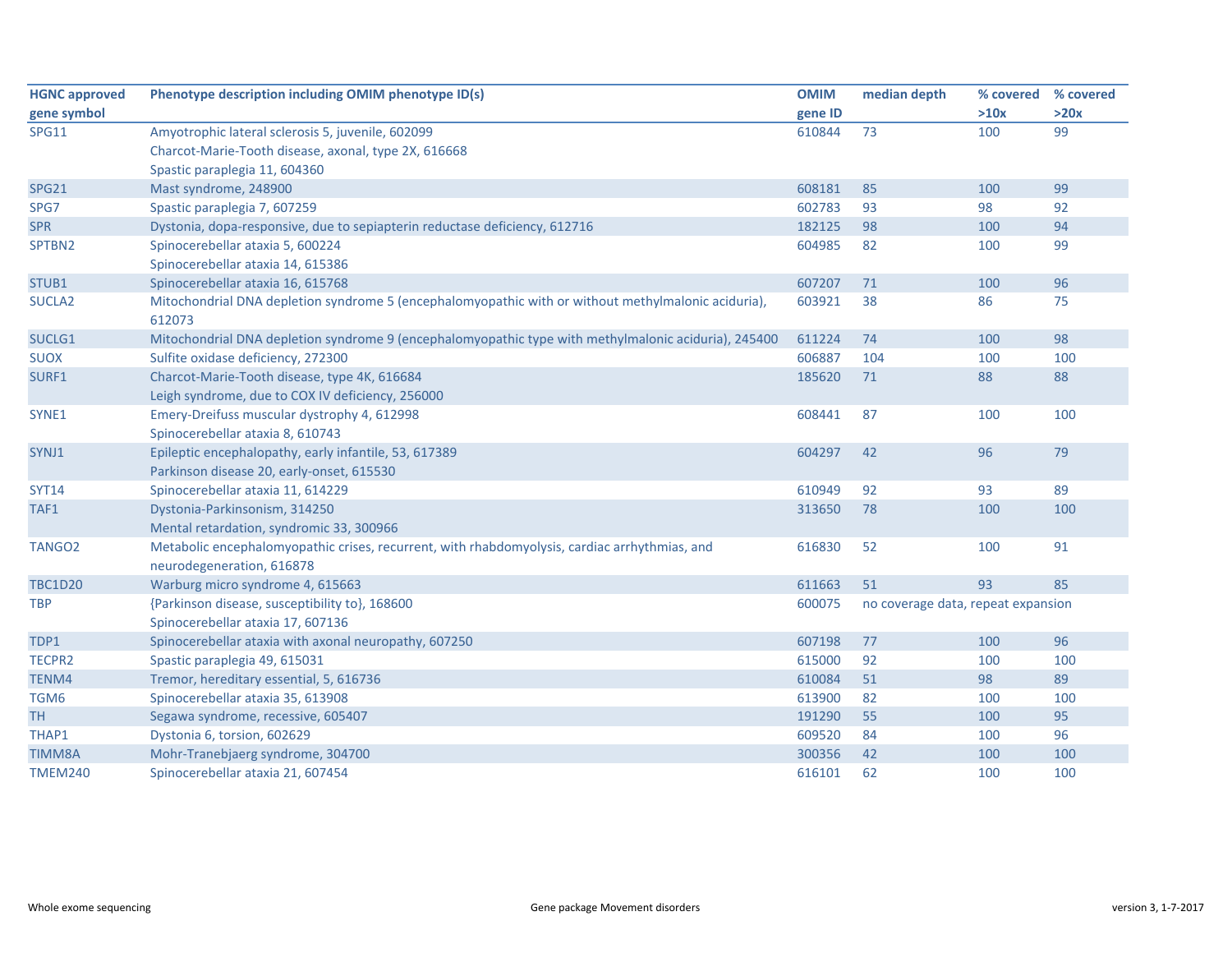| <b>HGNC approved</b> | Phenotype description including OMIM phenotype ID(s)                                          | <b>OMIM</b> | median depth | % covered | % covered |
|----------------------|-----------------------------------------------------------------------------------------------|-------------|--------------|-----------|-----------|
| gene symbol          |                                                                                               | gene ID     |              | >10x      | >20x      |
| TMEM67               | {Bardet-Biedl syndrome 14, modifier of}, 615991                                               | 609884      | 51           | 99        | 90        |
|                      | COACH syndrome, 216360                                                                        |             |              |           |           |
|                      | Joubert syndrome 6, 610688                                                                    |             |              |           |           |
|                      | Meckel syndrome 3, 607361                                                                     |             |              |           |           |
|                      | Nephronophthisis 11, 613550                                                                   |             |              |           |           |
| TOR1A                | {Dystonia-1, modifier of}                                                                     | 605204      | 71           | 100       | 100       |
|                      | Dystonia-1, torsion, 128100                                                                   |             |              |           |           |
| TPP1                 | Ceroid lipofuscinosis, neuronal, 2, 204500                                                    | 607998      | 79           | 100       | 98        |
|                      | Spinocerebellar ataxia 7, 609270                                                              |             |              |           |           |
| TREM2                | Nasu-Hakola disease, 221770                                                                   | 605086      | 79           | 100       | 100       |
| TREX1                | Aicardi-Goutieres syndrome 1, dominant and recessive, 225750                                  | 606609      | 129          | 100       | 100       |
|                      | Chilblain lupus, 610448                                                                       |             |              |           |           |
|                      | {Systemic lupus erythematosus, susceptibility to}, 152700                                     |             |              |           |           |
|                      | Vasculopathy, retinal, with cerebral leukodystrophy, 192315                                   |             |              |           |           |
| <b>TSEN54</b>        | Pontocerebellar hypoplasia type 2A, 277470                                                    | 608755      | 67           | 96        | 96        |
|                      | Pontocerebellar hypoplasia type 4, 225753                                                     |             |              |           |           |
|                      | ?Pontocerebellar hypoplasia type 5, 610204                                                    |             |              |           |           |
| TTBK2                | Spinocerebellar ataxia 11, 604432                                                             | 611695      | 70           | 100       | 99        |
| <b>TTC19</b>         | Mitochondrial complex III deficiency, nuclear type 2, 615157                                  | 613814      | 57           | 90        | 78        |
| <b>TTPA</b>          | Ataxia with isolated vitamin E deficiency, 277460                                             | 600415      | 70           | 96        | 89        |
| <b>TUBA1A</b>        | Lissencephaly 3, 611603                                                                       | 602529      | 34           | 93        | 78        |
| <b>TUBB4A</b>        | Dystonia 4, torsion, 128101                                                                   | 602662      | 60           | 97        | 93        |
|                      | Leukodystrophy, hypomyelinating, 6, 612438                                                    |             |              |           |           |
| TUBG1                | Cortical dysplasia, complex, with other brain malformations 4, 615412                         | 191135      | 65           | 100       | 99        |
| <b>TWNK</b>          | Mitochondrial DNA depletion syndrome 7 (hepatocerebral type), 271245                          | 606075      | 103          | 100       | 100       |
|                      | Perrault syndrome 5, 616138                                                                   |             |              |           |           |
|                      | Progressive external ophthalmoplegia with mitochondrial DNA deletions 3, 609286               |             |              |           |           |
| <b>TYROBP</b>        | Nasu-Hakola disease, 221770                                                                   | 604142      | 44           | 100       | 92        |
| UCHL1                | ?{Parkinson disease 5, susceptibility to}, 613643                                             | 191342      | 70           | 100       | 99        |
|                      | Spastic paraplegia 79, 615491                                                                 |             |              |           |           |
| VAMP1                | Spastic ataxia 1, 108600                                                                      | 185880      | 55           | 100       | 95        |
| <b>VCP</b>           | Amyotrophic lateral sclerosis 14, with or without frontotemporal dementia, 613954             | 601023      | 84           | 100       | 99        |
|                      | Charcot-Marie-Tooth disease, type 2Y, 616687                                                  |             |              |           |           |
|                      | Inclusion body myopathy with early-onset Paget disease and frontotemporal dementia 1, 167320  |             |              |           |           |
| <b>VLDLR</b>         | Cerebellar hypoplasia and mental retardation with or without quadrupedal locomotion 1, 224050 | 192977      | 105          | 100       | 99        |
| VPS13A               | Choreoacanthocytosis, 200150                                                                  | 605978      | 57           | 99        | 94        |
| VPS13C               | Parkinson disease 23, early onset, 616840                                                     | 608879      | 37           | 90        | 72        |
| <b>VPS35</b>         | {Parkinson disease 17}, 614203                                                                | 601501      | 52           | 89        | 79        |
| VPS37A               | Spastic paraplegia 53, 614898                                                                 | 609927      | 46           | 76        | 55        |